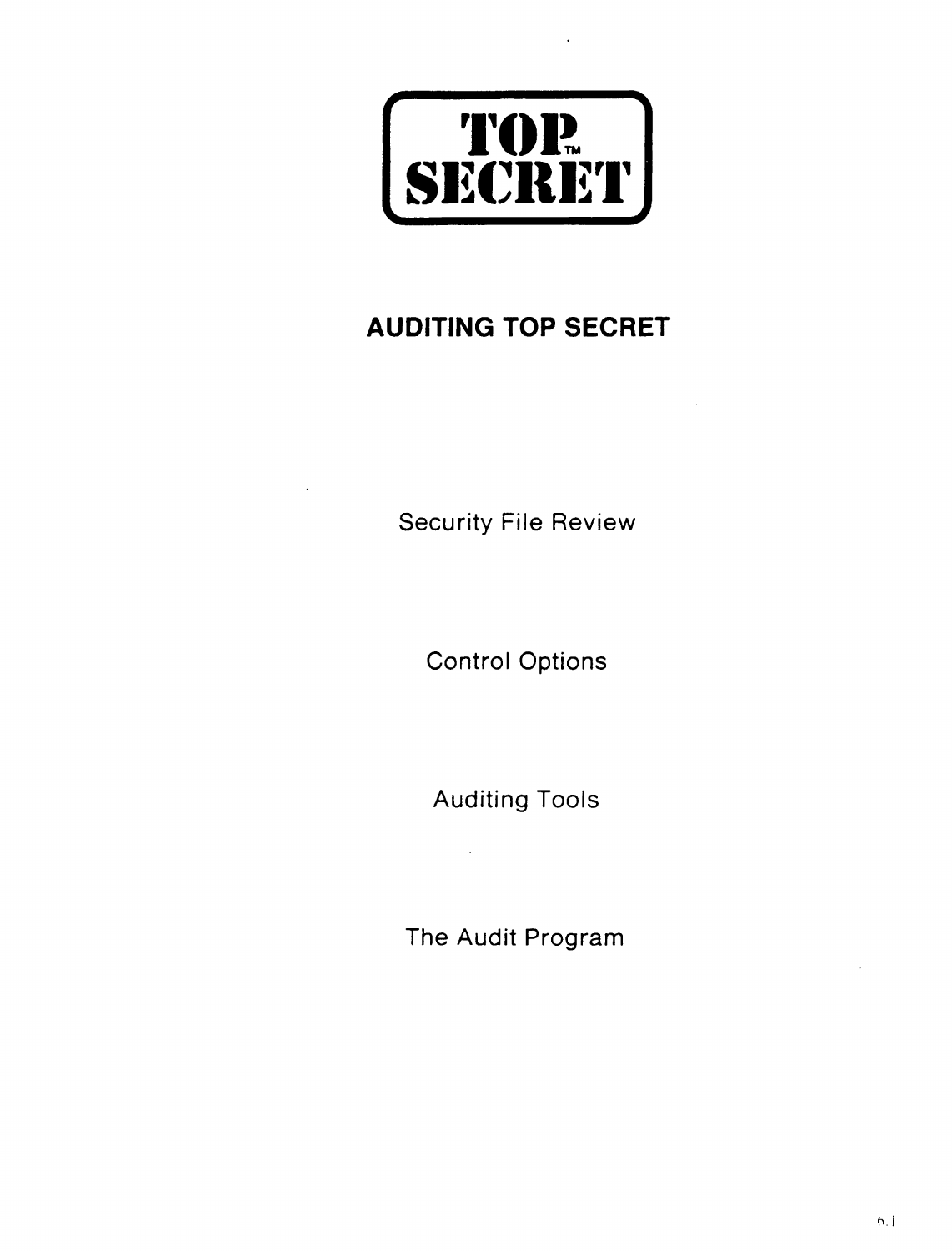

SECURITY FILE REVIEW

### Functional ACID Structure

User ACIDs for:

- General Users
- Emergencies
- Firefighting
- Consultants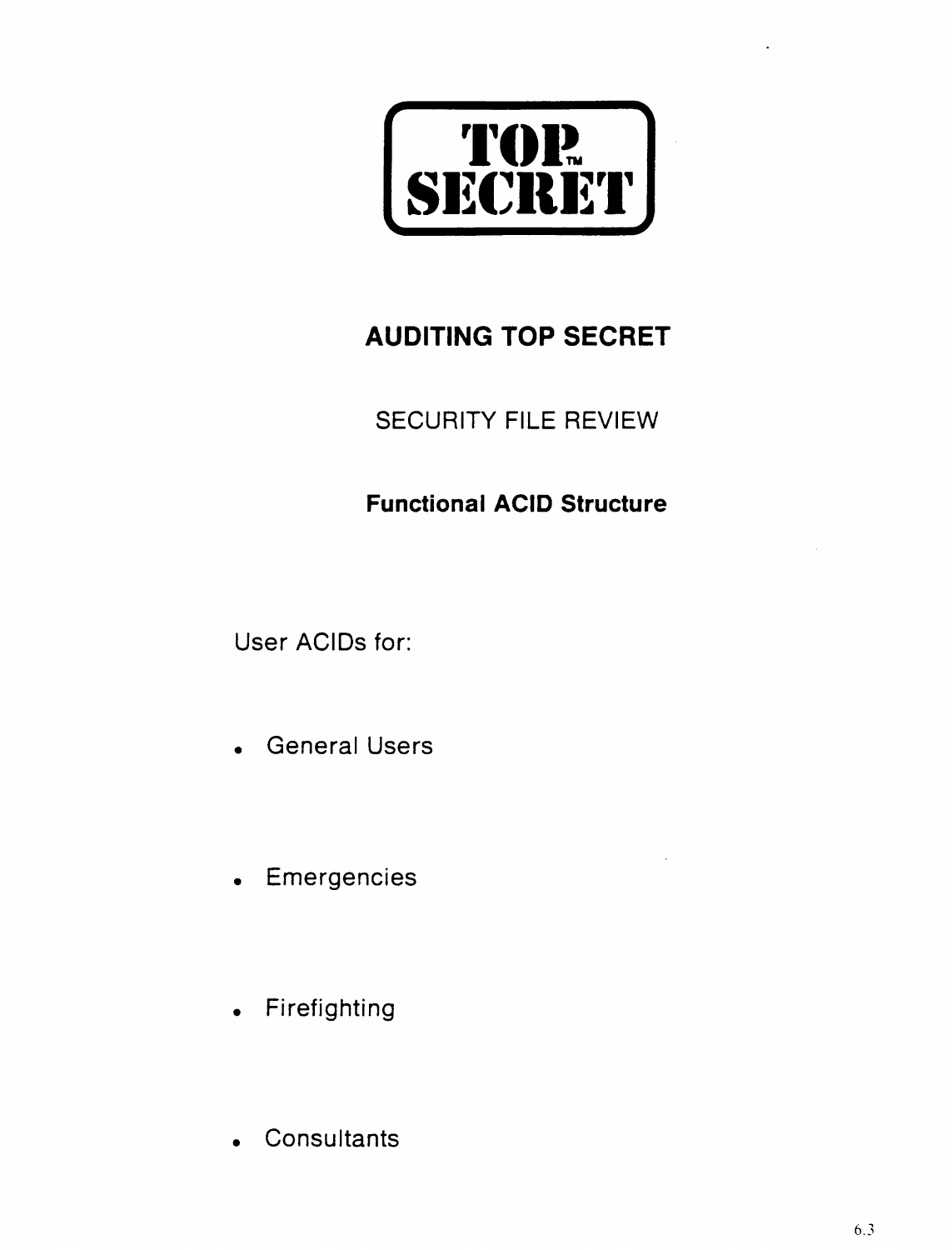

SECURITY FILE REVIEW

## **Functional** ACID **Structure**

Division and Department ACIDs for:

- Miscellaneous Resources
- Temporary Resources
- Corporate Resources
- Major and Intermediate Organization Functions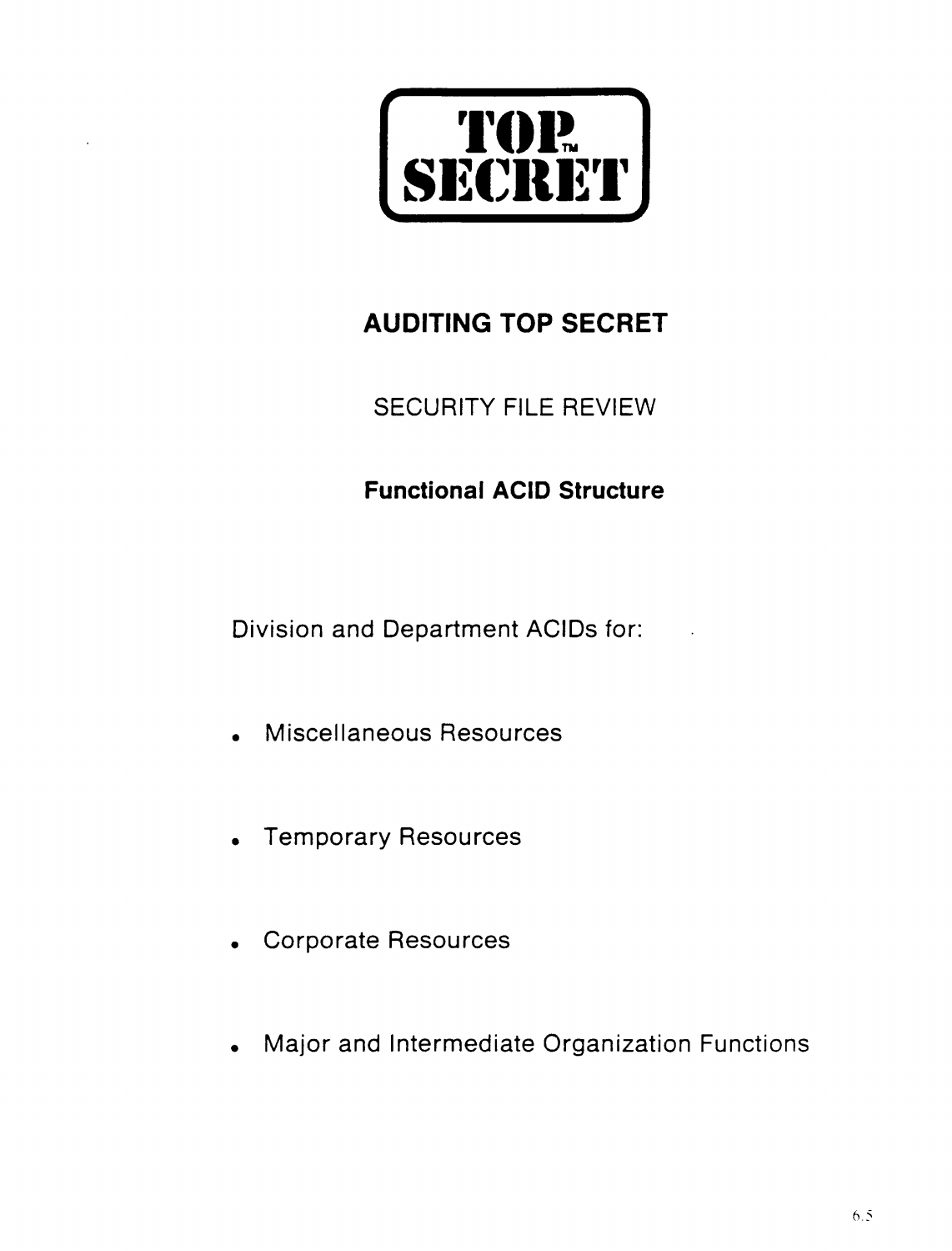

### SECURITY FILE REVIEW

### Reviewing the Functional Levels

Security Administrator ACIDs for:

- Size of User and Resource Base
- Extent of Inter-User and Inter-Department Sharing of' **Resources**
- Priority for Implementation
- Centralized or Decentralized Administration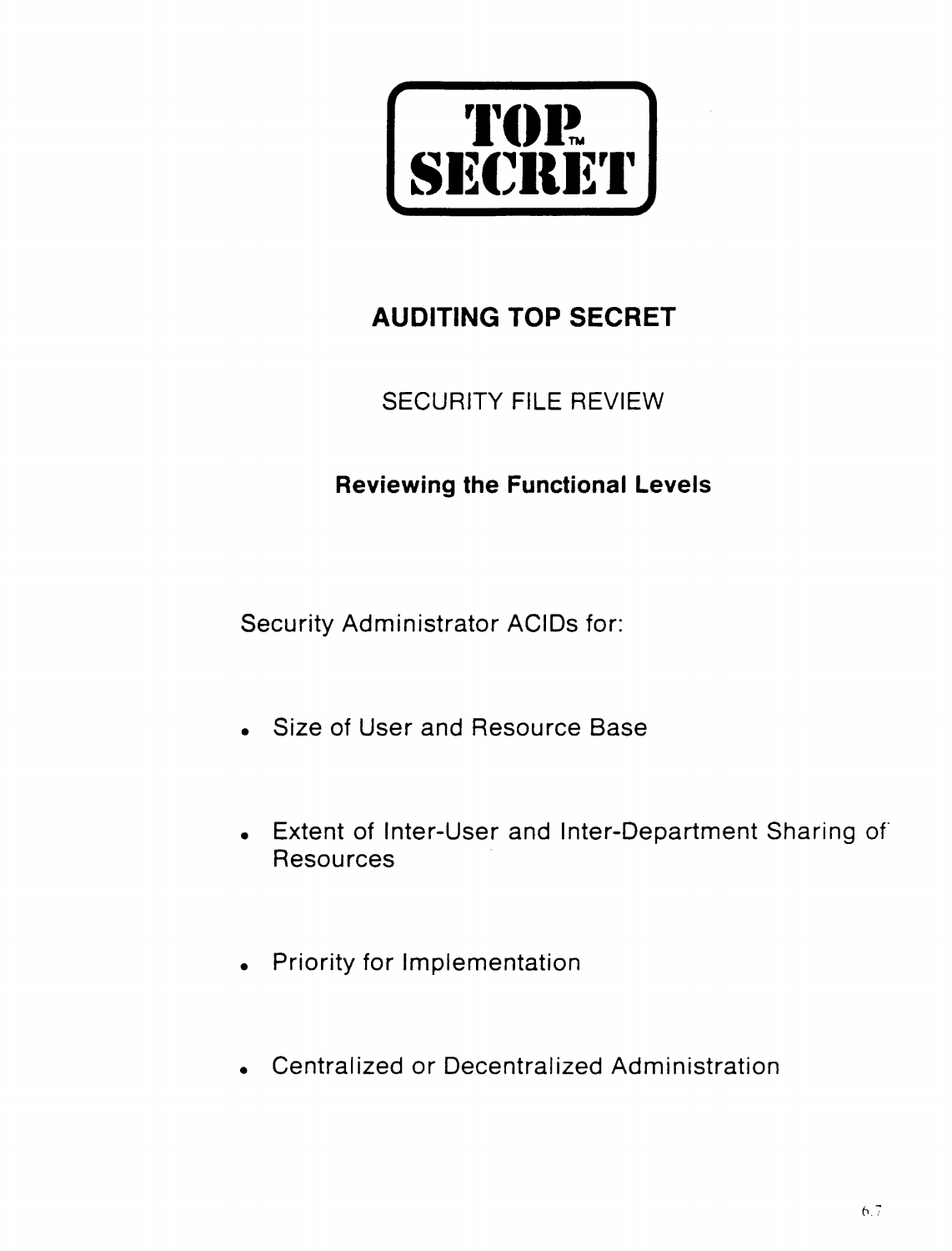

\  $\mathcal{N}$   $^+$ \<br>\<br>\<br>\  $\frac{1}{2} \sum_{i=1}^{n} \frac{1}{2} \sum_{j=1}^{n} \frac{1}{2} \sum_{j=1}^{n} \frac{1}{2} \sum_{j=1}^{n} \frac{1}{2} \sum_{j=1}^{n} \frac{1}{2} \sum_{j=1}^{n} \frac{1}{2} \sum_{j=1}^{n} \frac{1}{2} \sum_{j=1}^{n} \frac{1}{2} \sum_{j=1}^{n} \frac{1}{2} \sum_{j=1}^{n} \frac{1}{2} \sum_{j=1}^{n} \frac{1}{2} \sum_{j=1}^{n} \frac{1}{2} \sum_{j=1}^{n$ 

#### SECURITY FILE REVIEW

#### Reviewing the Functional Levels

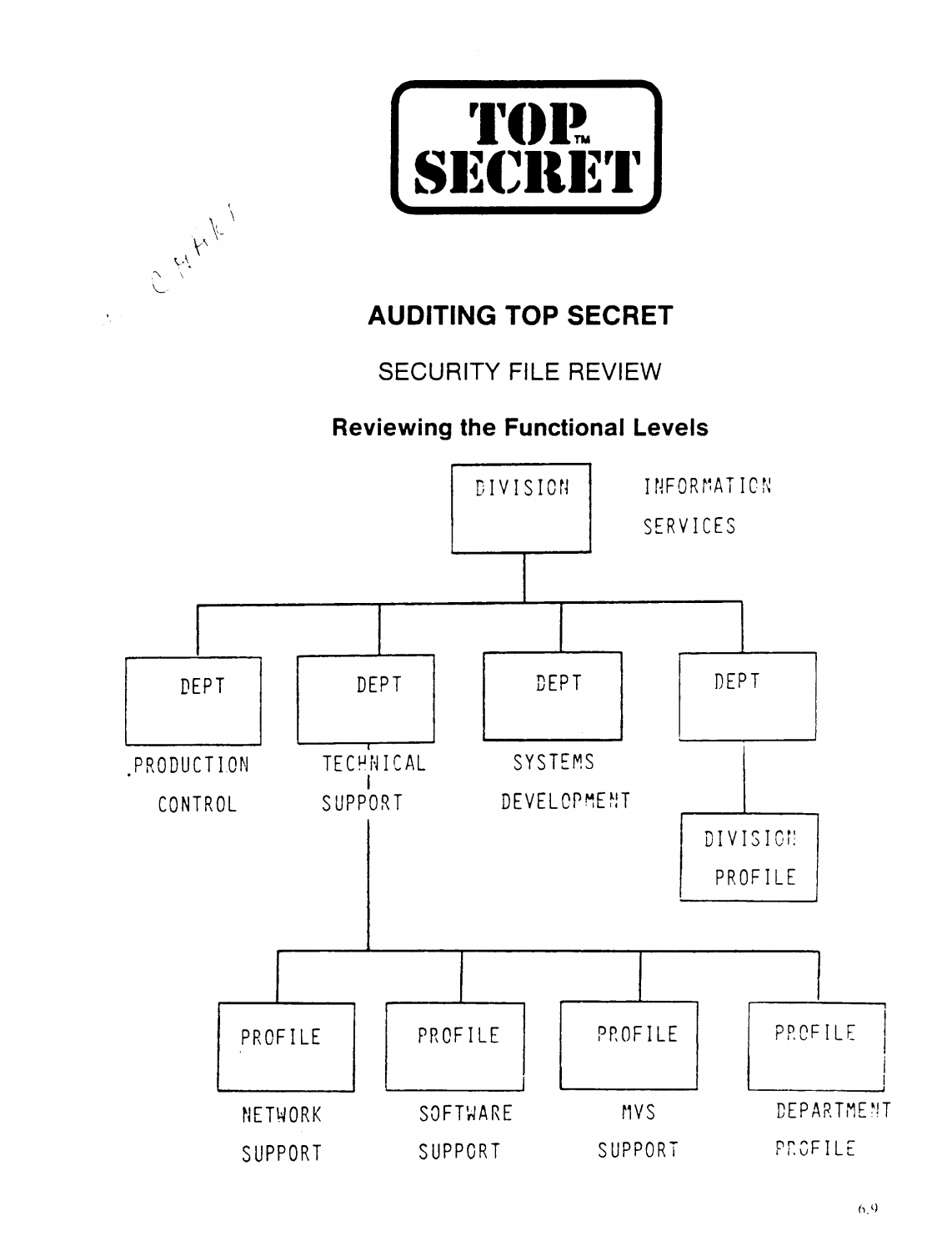

#### SECURITY FILE REVIEW

### **Reviewing the Functional Levels**

Implementation priority can affect definition of levels for example:

- A logical division structure is implemented in segments
- Users to be implemented later are part of an existing division or department structure
- Resources with top priority for protection are accessed by only a few users in a logical division or department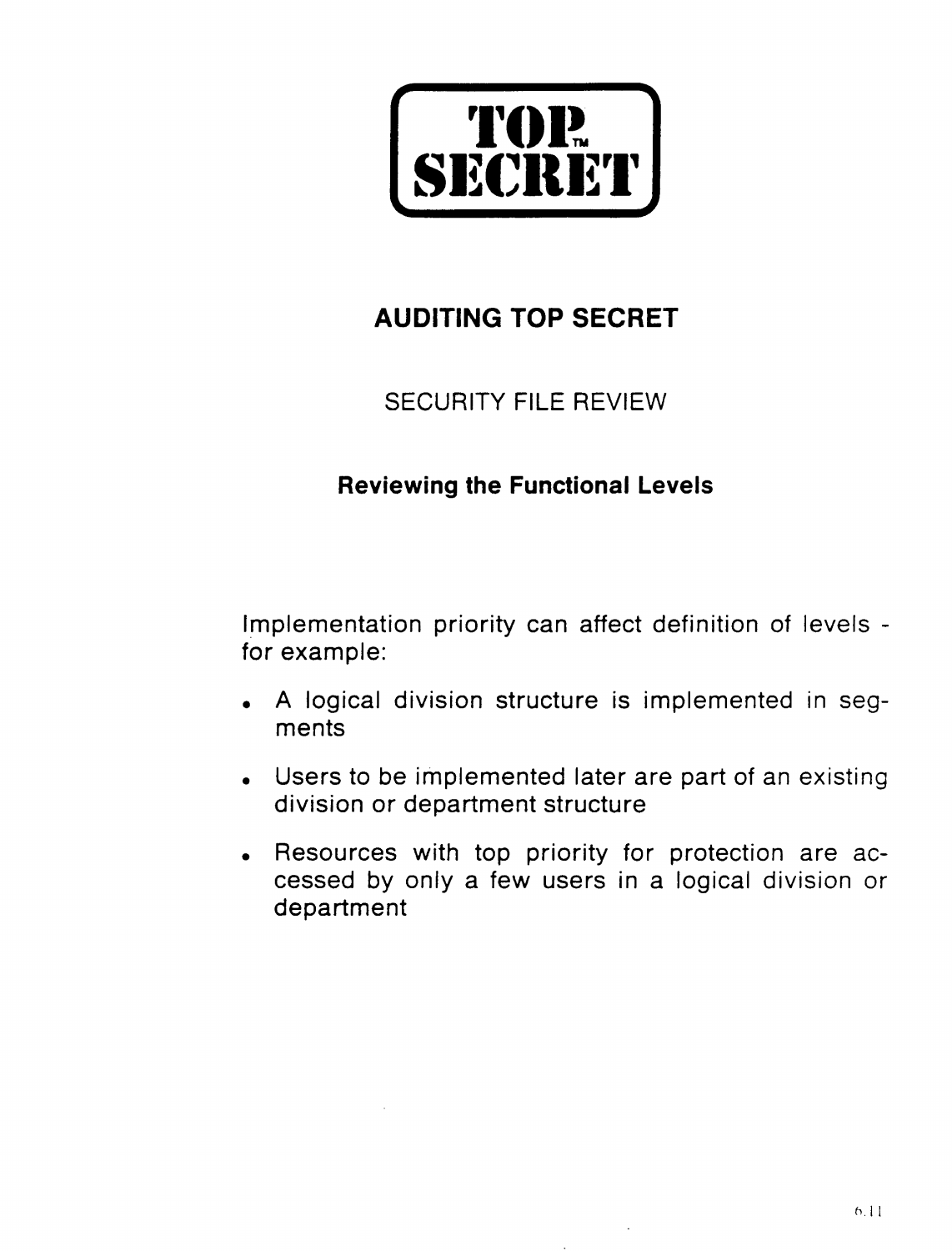

### SECURITY FILE REVIEW

### . Reviewing the Functional Levels

### **TSSCHART**

- Provides Graphic Representation of Database Structure
- Displays Resource Ownership Information
- Controlled by Administrator's Scope and MISC1 CHART Authority

CONTROL KEYWORDS

CHART

**RESOURCE** 

PAGE

DIV (or XDIV)

DEPT (or XDEPT)

PROF (or XPROF)

USER (or XUSER)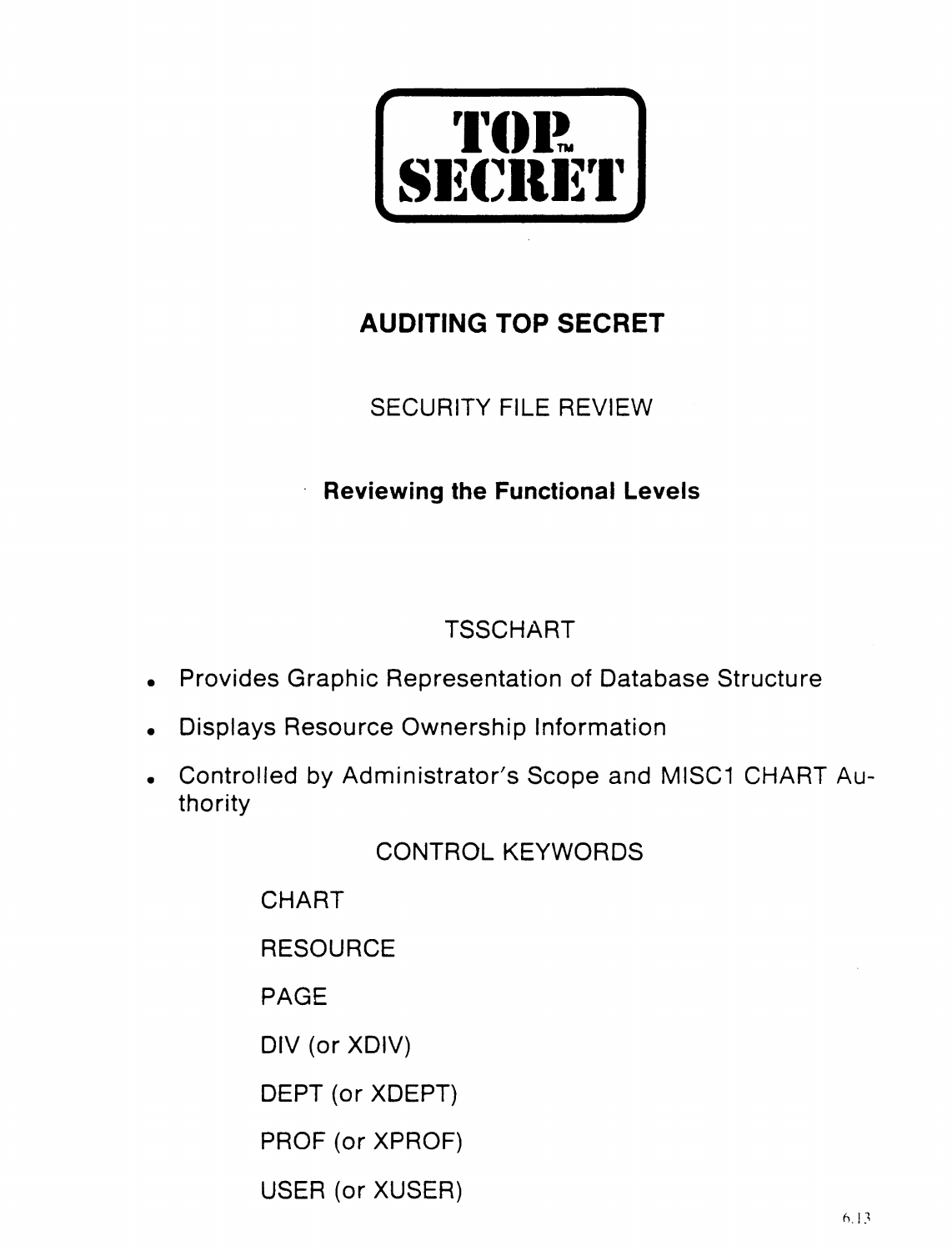

### SECURITY FILE REVIEW

### Reviewing the Functional Levels

### **TSSCHART**

CHART Parameters

| DIV         |  |
|-------------|--|
| <b>DEPT</b> |  |

| <b>DEPT</b> | Specifies ACIDs or groups of  |
|-------------|-------------------------------|
| <b>PROF</b> | ACIDs to be included in chart |

USER XDIV

| <b>XDEPT</b> | Specifies ACIDs or groups of ACIDs |
|--------------|------------------------------------|
| YDDAE        | to he evoluded from chart          |

XPROF XUSER to be excluded from chart

Parameters

\*ALL\* \*NONE\* \*EJECT\* \*DIV\* acid list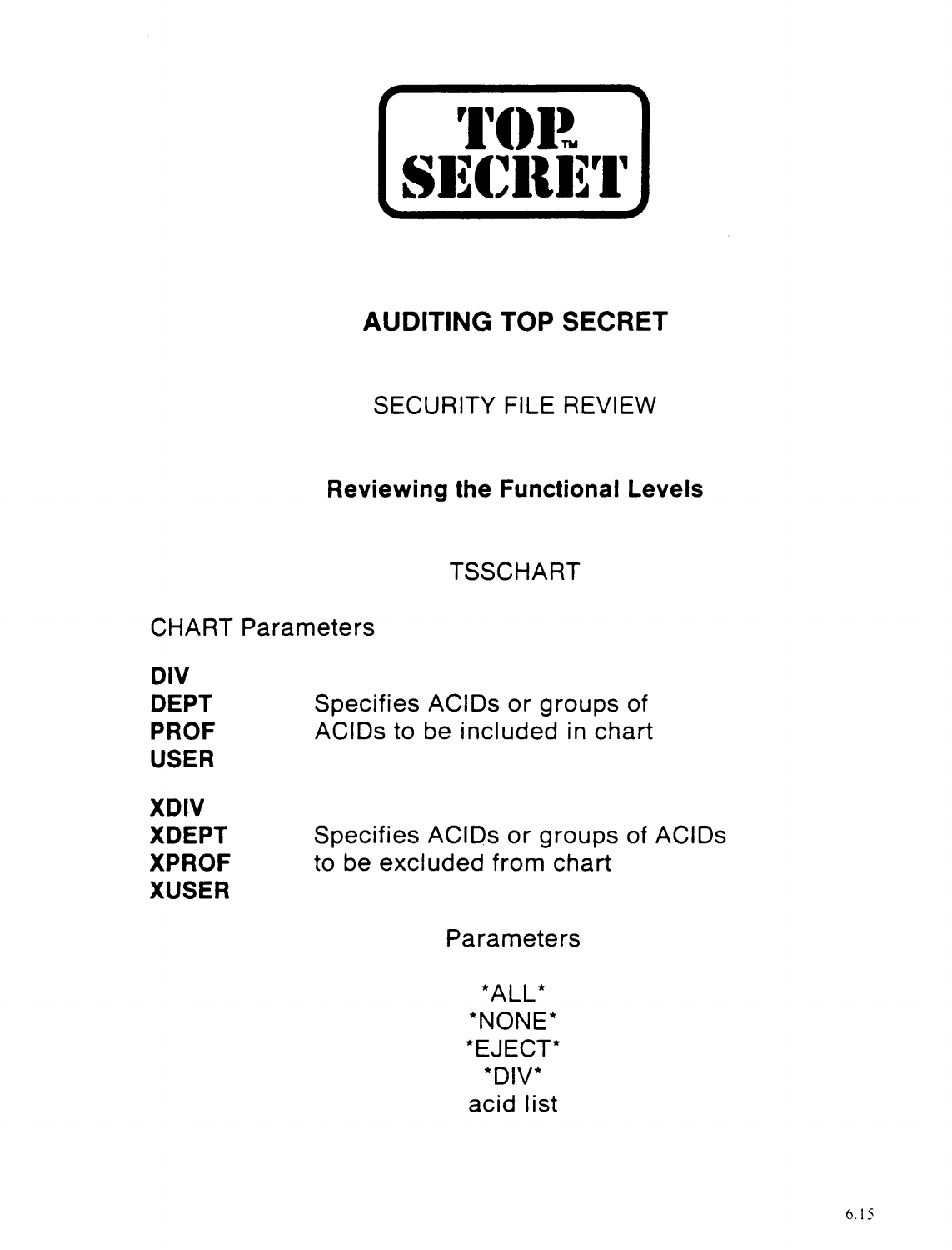

### SECURITY FILE REVIEW

## Correcting Design Errors

- Creating New Divisions
- Creating New Departments
- Moving Departments between Divisions
- Moving Users between Departments
- Consolidating, splitting and moving profiles
- Tightening Authorizations
- Changing Ownership
- Moving Ownership
- Moving Security Administrators
- Renaming ACIDs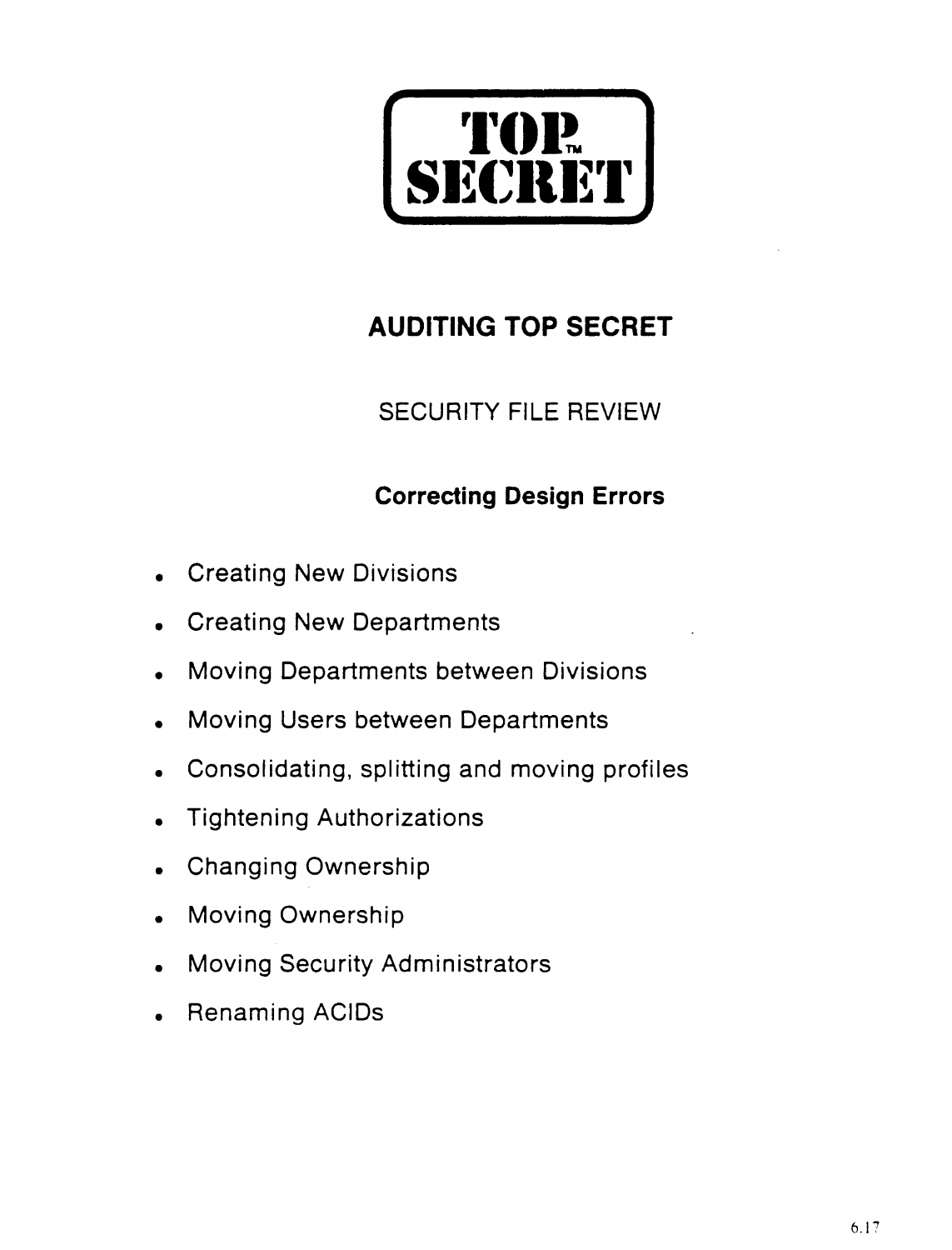

#### SECURITY FILE REVIEW

#### Correcting Design Errors

- Users may be moved from one department to another with no effect on their access characteristics
- They may be active when moved

TSS MOVE(USER42) DEPARTMENT(TECHSUP)

USER42 remains a TYPE(USER)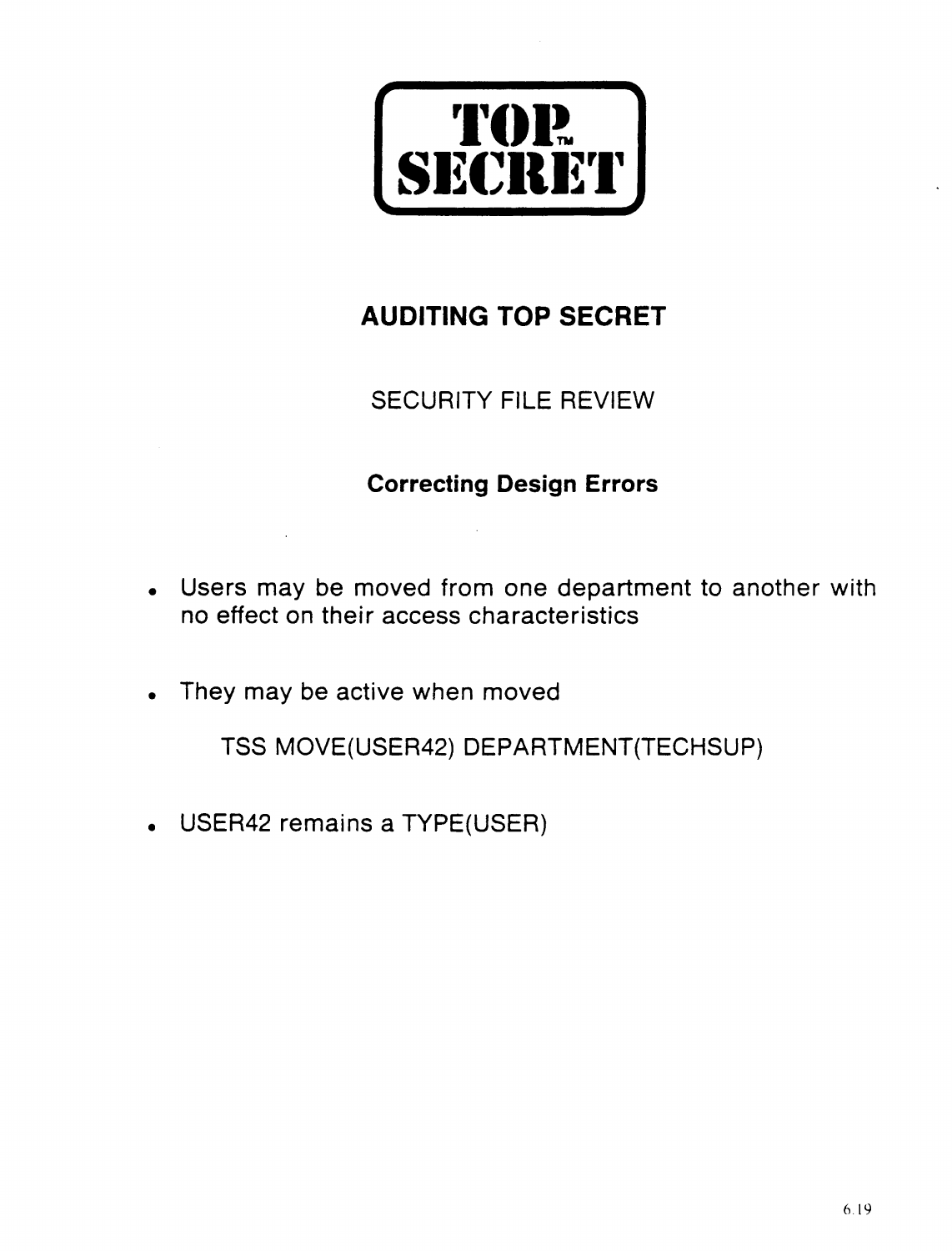

#### SECURITY FILE REVIEW

#### Correcting Design Errors

• Profiles may be moved from one Department to another without detaching from Users who remain behind

TSS MOVE(BUDPRO) DEPT(APDEPT)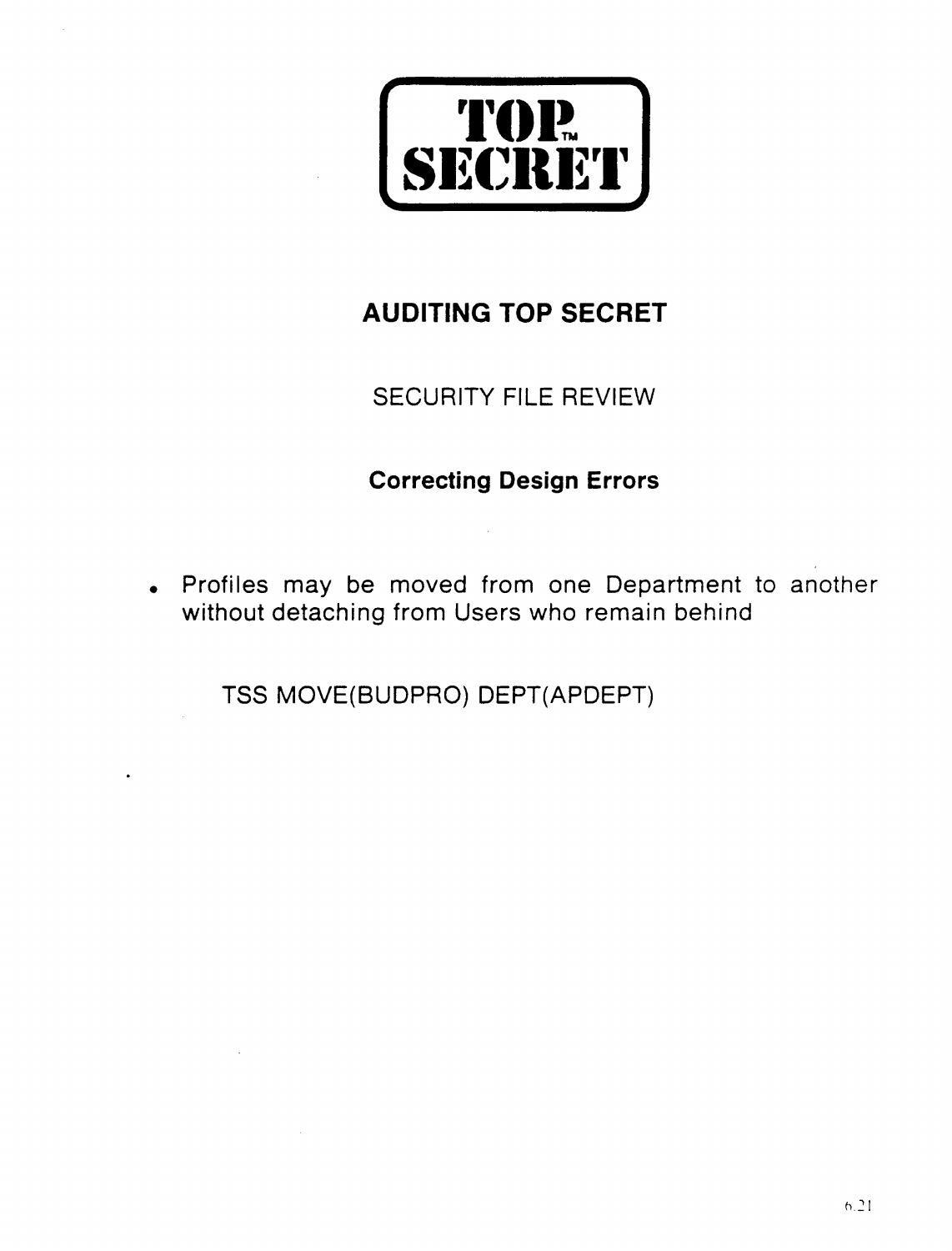

### SECURITY FILE REVIEW

### Correcting Design Errors

Tighten Up Authorizations

Use TSSAUDIT to review the "User to Attribute" cross-reference

- CONSOLE Change Control Options
- **DUFXTR** Read Installation Data
- **DUFUPD** Update Installation Data
- NOADSP No automatic data set protection
- NODSNCHK Access/Use any data set
- NOLCFCHK Command/Transaction Bypass
- NORESCHK Use any resource
- NOSUBCHK Submit job with any ACID
- NOVOLCHK Access/Use any volume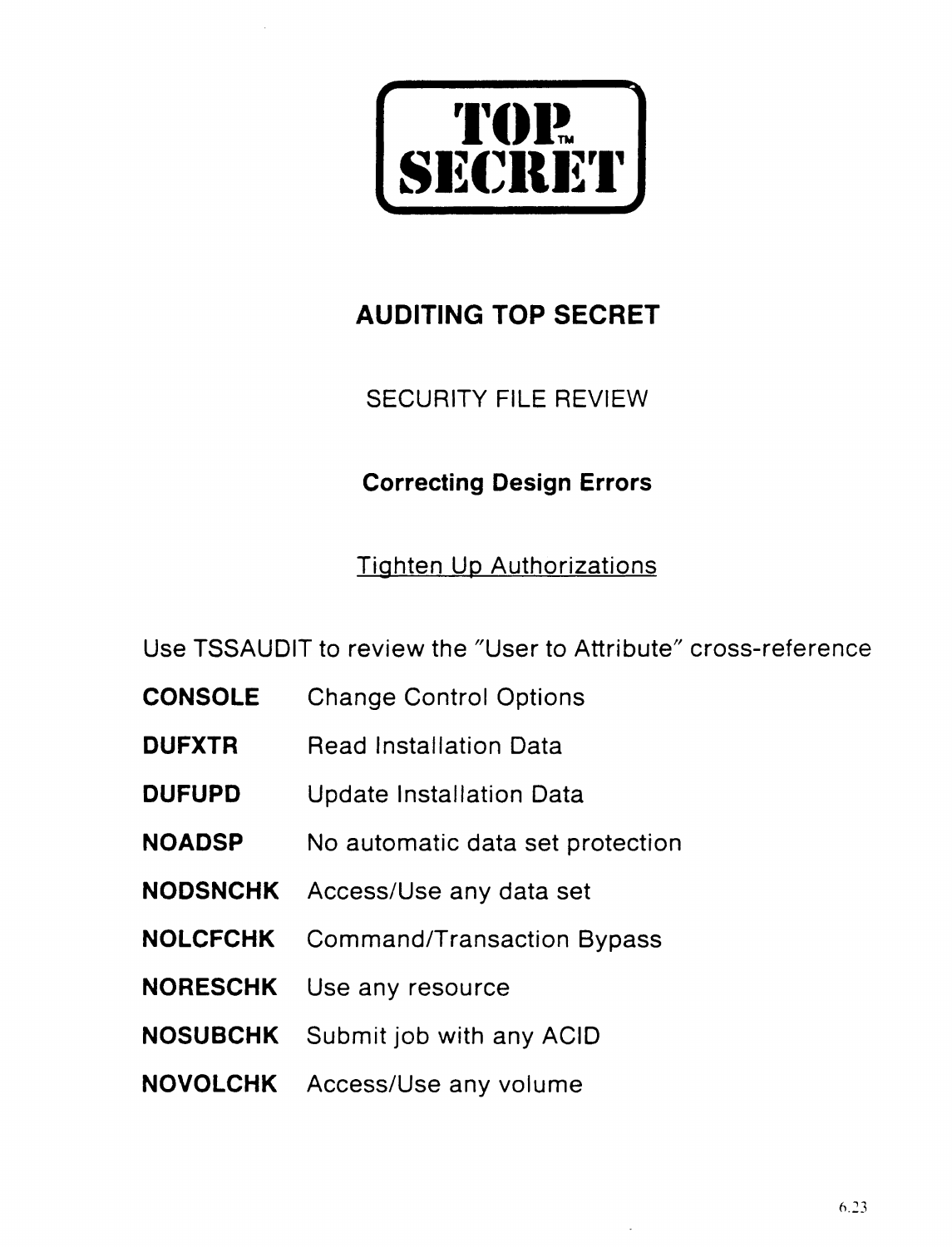

SECURITY FILE REVIEW

Correcting Design Errors

Tighten Up Authorizations

WHOHAS DSN(\*\*)

WHOHAS VOL(\*ALL\*(G))

WHOHAS VOL(volume) ACC(ALL)

WHOHAS RES(\*ALL\*)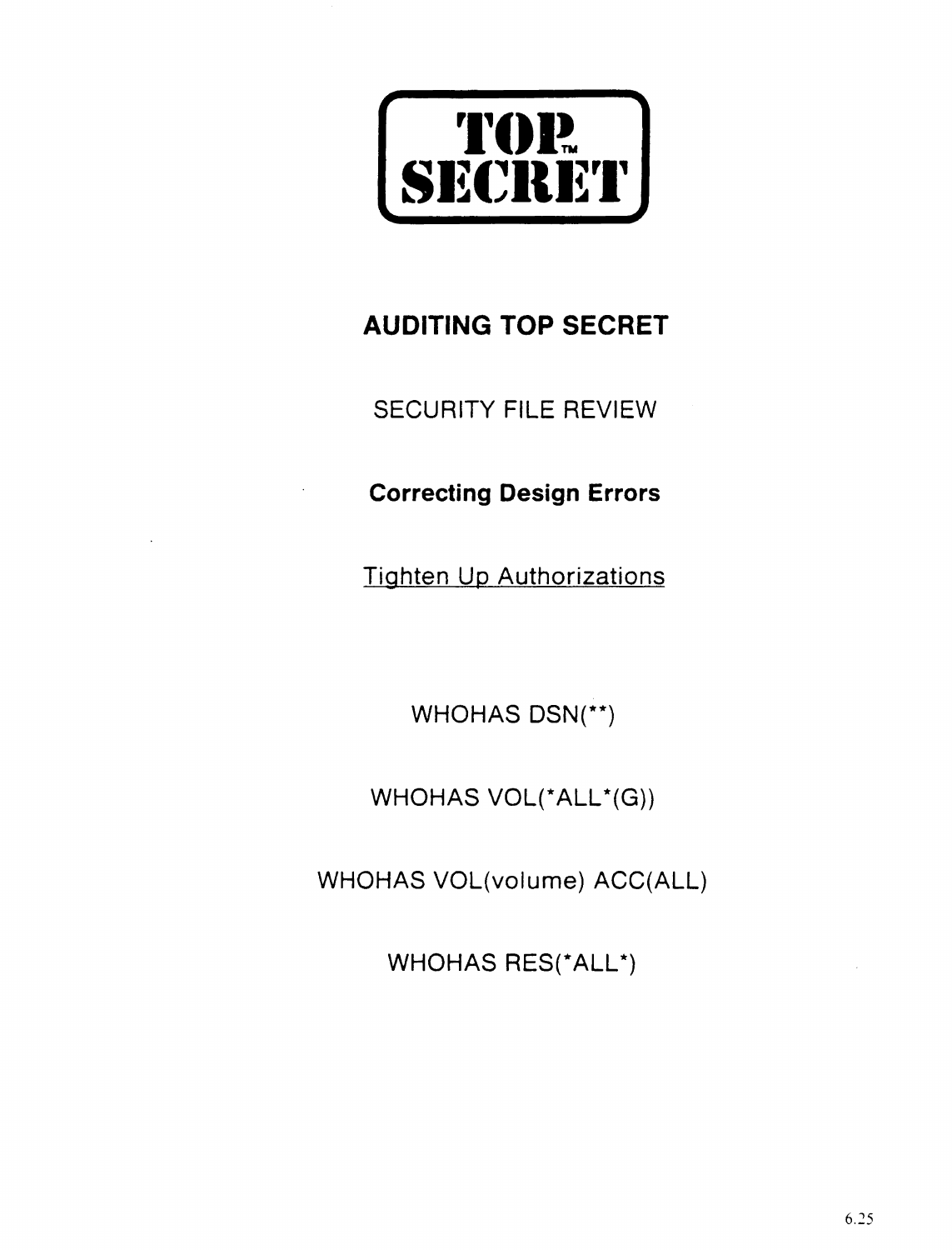

SECURITY **FILE** REVIEW

## **Correcting Design Errors**

**Changing Ownership**

- **• Must revoke all permissions** TSS REVOKE(USER21) DSN(SAS.LOAD) **etc.**
- **• Must remove ownership** TSS REMOVE(SOFSUP) DSN(SAS)
- **• Must define new resource** TSS ADDTO(SOFSUP) DSN(SAS.)
- **• Must redo the permissions** TSS PERMIT(USER21) DSN(SAS.LOAD) **etc.**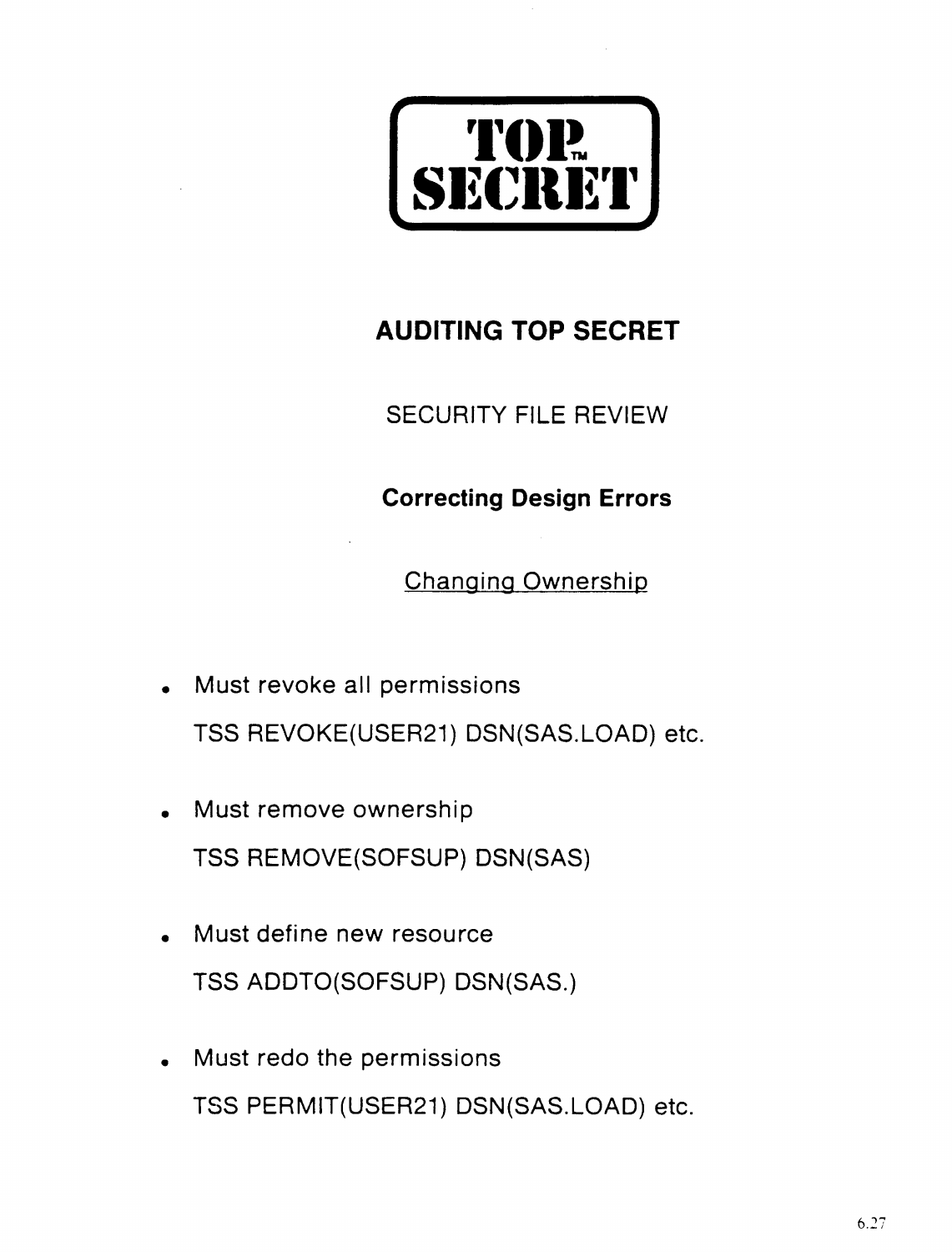

SECURITY FILE REVIEW

### Correcting Design Errors

Moving Security Administrators

- SCAs, VCAs, and DCAs can be moved between Departments and Divisions
- An ACID moved without a Department or Division designation becomes an SCA

TSS MOVE(USER36)

USER36 is now an SCA

• An ACID moved to a Division becomes a VCA

TSS MOVE(USER21) DIV(FINDIV)

USER21 is now a VCA

• An SCA or VCA moved to a Department becomes a DCA (A User ACID remains a User ACID)

TSS MOVE(SCADM) DEPT(TECHSUP)

SCADM is now a DCA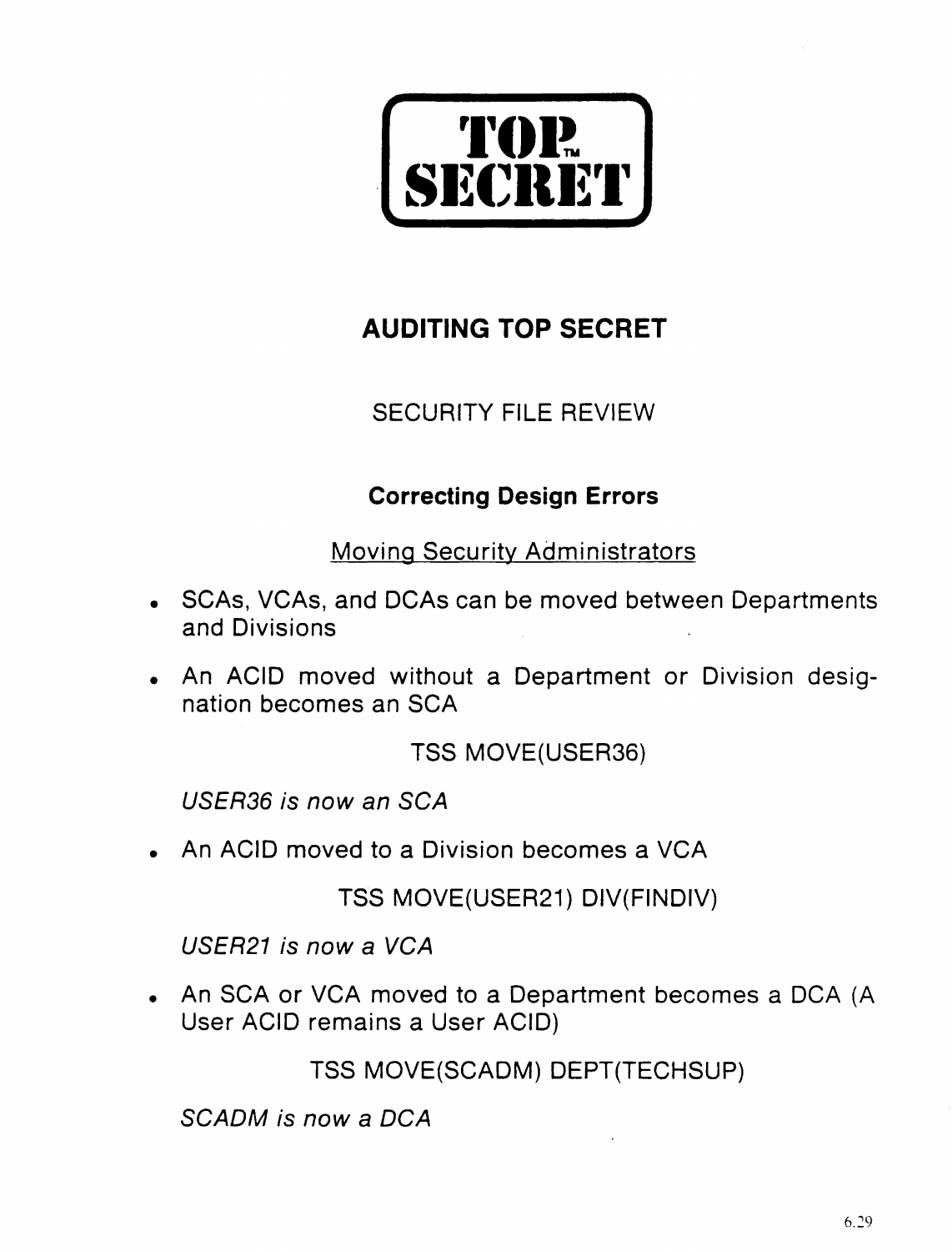

CONTROL OPTIONS

Verity **that Control Options are being used as required by** the organization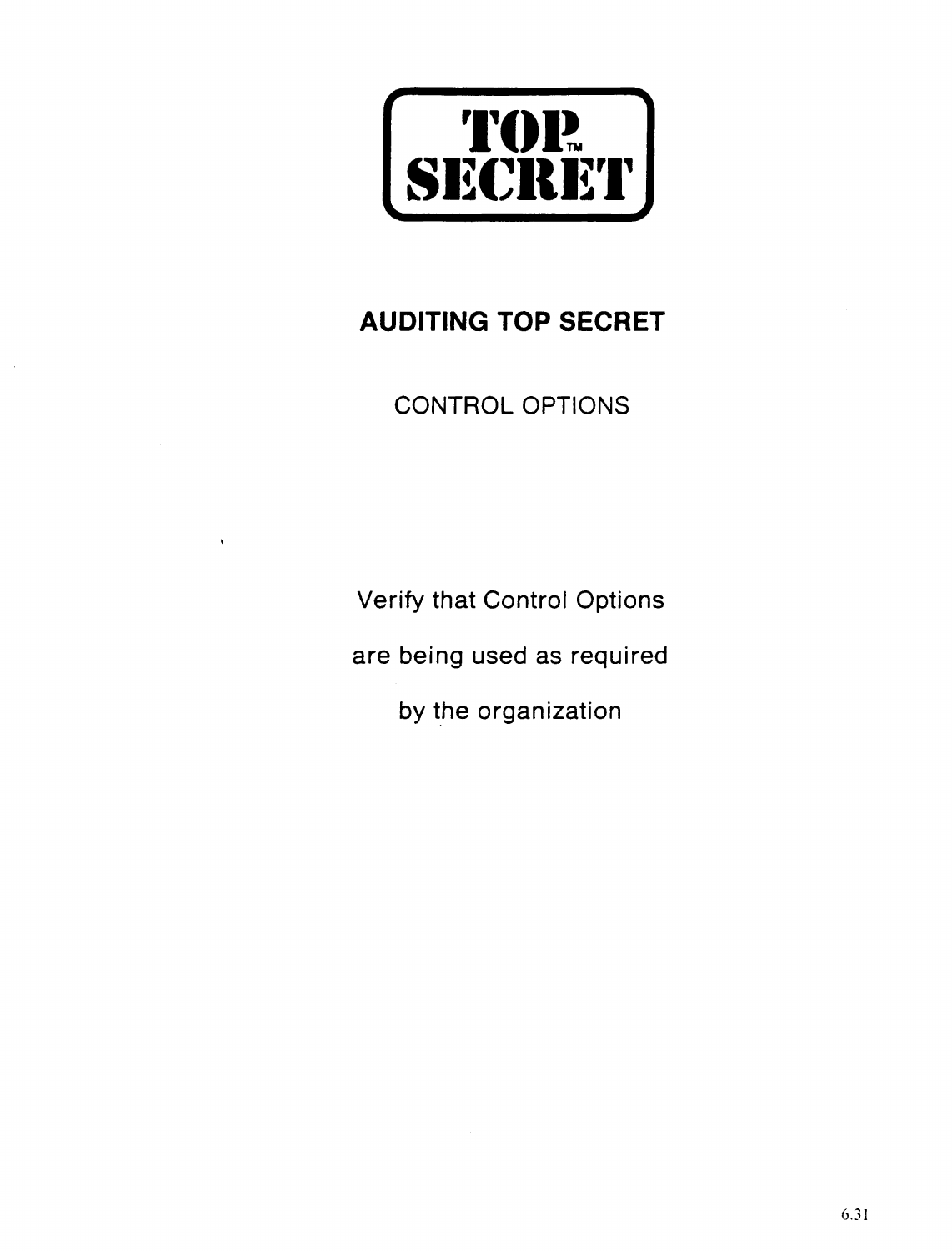

 $\bar{z}$ 

 $\sim$ 

# **AUDITING TOP SECRET**

| <b>OPTION</b>     | <b>DESCRIPTION</b>                                             |
|-------------------|----------------------------------------------------------------|
| <b>DATE</b>       | Sets format for date display.<br>DEFAULT: (MM/DD/YY)           |
| <b>DEBUG</b>      | Controls the error debug feature.<br>DEFAULT: (OFF)            |
| <b>DEFPROT</b>    | Controls default resource protection.<br><i>DEFAULT</i> : (NO) |
| <b>DEFDSNPROT</b> | Controls default data set protection.<br>DEFAULT: (NO)         |
| <b>DIAGTRAP</b>   | Controls diagnostic traps.<br>DEFAULT: (OFF)                   |
| <b>DOWN</b>       | Selects down options for TSS.<br>DEFAULT: (SB, TW, BW, OW)     |
| <b>DRC</b>        | Alters DRC table.<br>DEFAULT: N/A                              |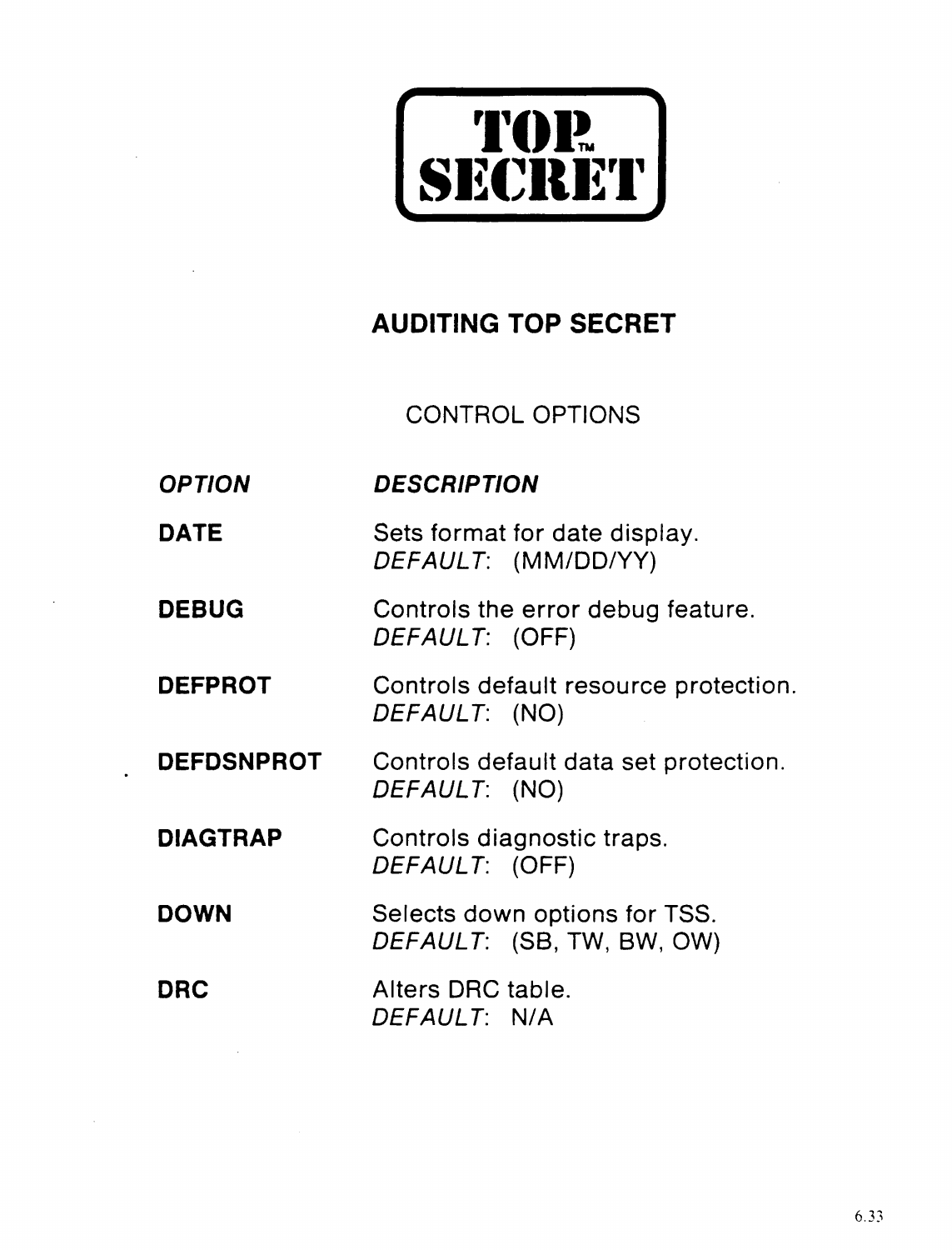

| <b>OPTION</b>   | <b>DESCRIPTION</b>                                                                                   |
|-----------------|------------------------------------------------------------------------------------------------------|
| <b>JES</b>      | Identifies JES subsystem.<br>DEFAULT: NOVERIFY                                                       |
| <b>JOBACID</b>  | Locates ACID on batch job card.<br>DEFAULT: (A,1)                                                    |
| <b>LOG</b>      | Controls recording of security events.<br>DEFAULT: (MSG, SMF, INIT, SEC9)                            |
| <b>MODE</b>     | Sets global security mode.<br>DEFAULT: (FAIL)                                                        |
| <b>MSG</b>      | Alters TSS message table.<br>DEFAULT: N/A                                                            |
| <b>MSUSPEND</b> | Allows automatic suspension of MSCA.<br>DEFAULT: NO                                                  |
| <b>NEWPW</b>    | Sets specifications for new passwords.<br>DEFAULT:<br>$(MIN = 4, NR, ID, RS, MINDAYS = 1, WARN = 3)$ |
| <b>PRODUCTS</b> | Indicates special products or options are ac-<br>tive.<br>DEFAULT: (TSO/E)                           |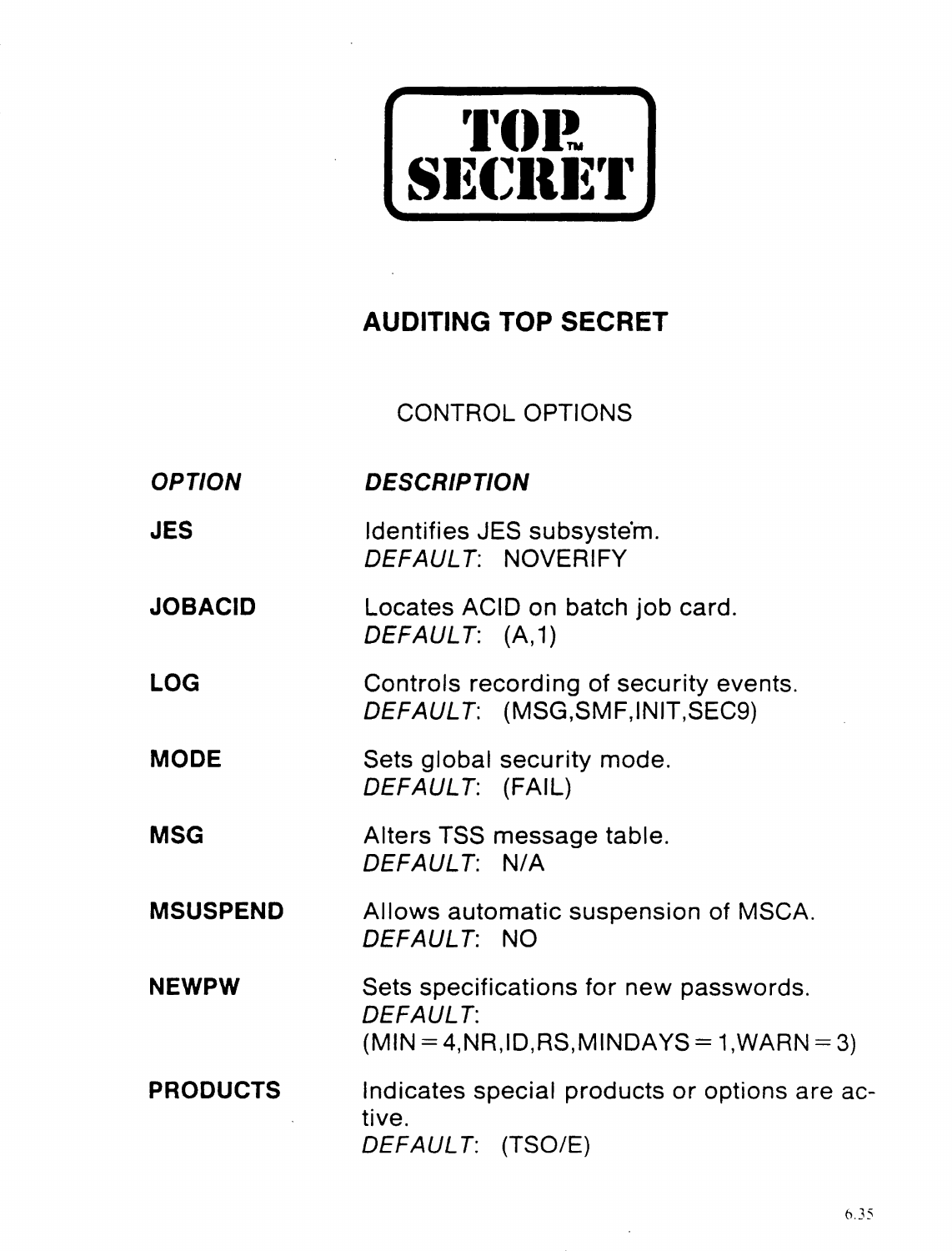

| <b>OPTION</b>  | <b>DESCRIPTION</b>                                                                   |
|----------------|--------------------------------------------------------------------------------------|
| <b>STAT</b>    | Displays statistical counters.<br>DEFAULT: N/A                                       |
| <b>STATUS</b>  | Shows settings of various controls options.<br>DEFAULT: N/A                          |
| <b>SUBACID</b> | Controls derivation of batch job ACIDS.<br>DEFAULT: (U,7)                            |
| <b>SUSPEND</b> | Suspends an ACID.<br>DEFAULT: N/A                                                    |
| <b>SWAP</b>    | Determines if TSS address space<br><b>is</b><br>swappable.<br><i>DEFAULT</i> : (YES) |
| <b>SYNCH</b>   | Synchronizes resource authorization tables.<br>DEFAULT: N/A                          |
| <b>SYSOUT</b>  | Spins off TSS activity log.<br>DEFAULT: N/A                                          |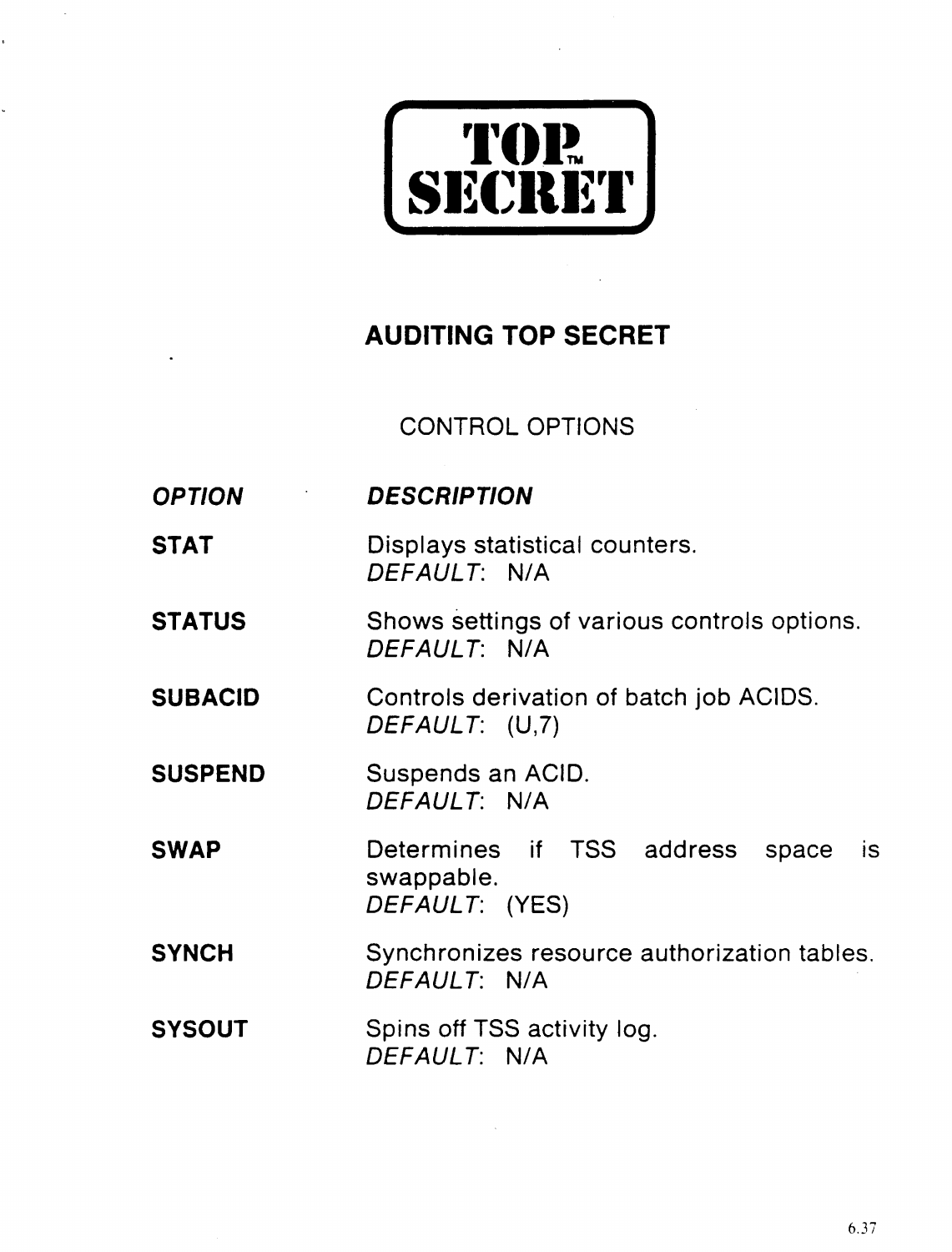

| <b>OPTION</b>        | <i><b>DESCRIPTION</b></i>         |
|----------------------|-----------------------------------|
| <b>FACILITY</b>      | Selects options per facility.     |
| <b>SUBOPTION</b>     | <b>DESCRIPTION</b>                |
| <b>NAME</b>          | Changes the NAME of a facility    |
| <b>DEFACID</b>       | Default ACID for facility         |
| <b>AUDIT/NOAUDIT</b> | Auditing of all activity          |
| <b>RNDPW</b>         | Allows random PASSWORD generation |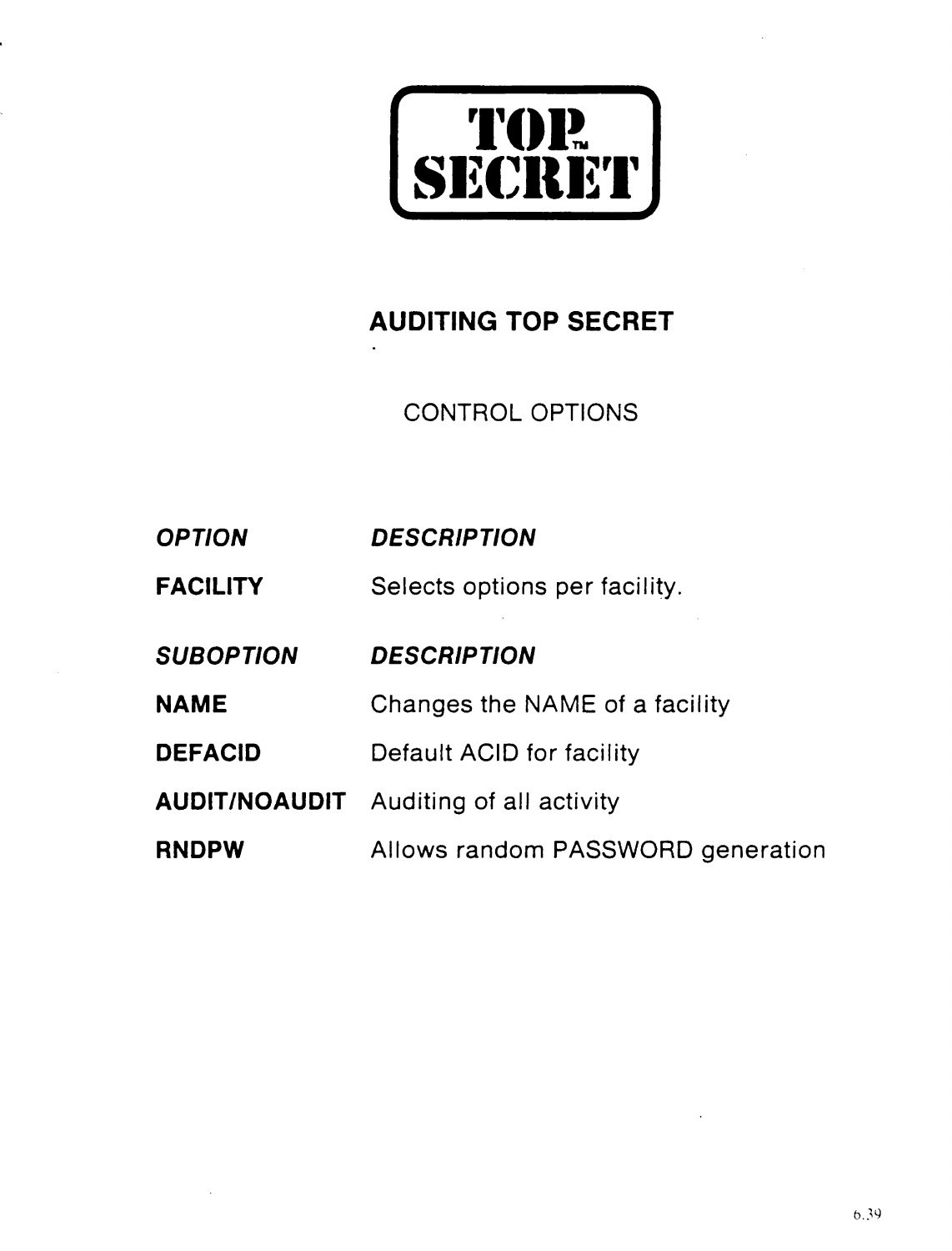

CONTROL OPTIONS

Five Ways to Specify

Parameter file at TOP SECRET start-up

Parm field of TOP SECRET started task JCL *II* EXEC PGM = TSSMNGR, PARM = 'options'

MVS START command S TSS,'options'

MVS MODIFY command F TSS,'options'

TOP SECRET MODIFY command TSS MODIFY(options)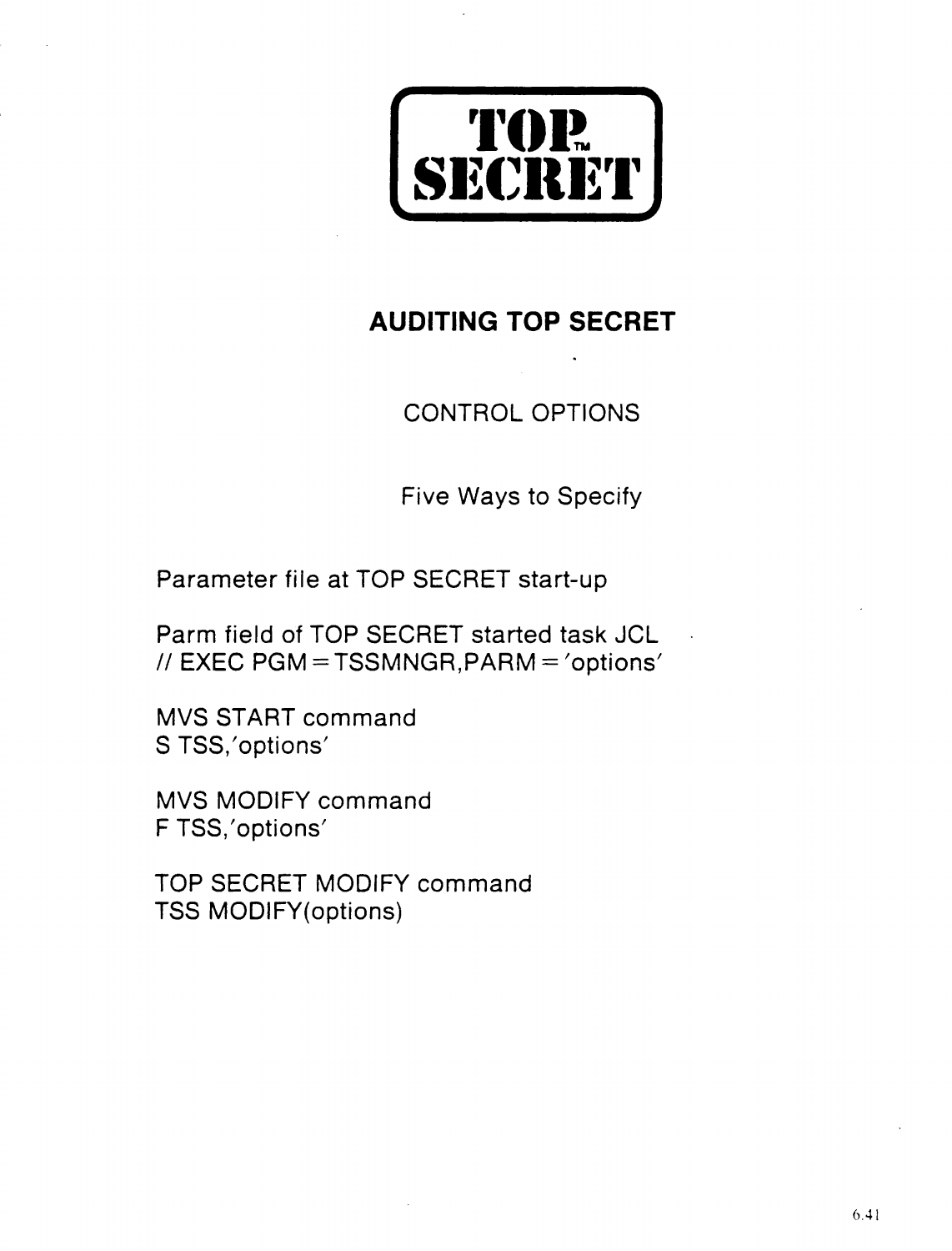

CONTROL OPTIONS

### **HIERARCHY**

**Parameter fi Ie overridden by**

EXEC **parameter overridden by**

START **parameter overridden by**

MVS MODIFY **command**

**or**

TSS MODIFY **command**

**Verify that Control Options are not incorrectly overridden**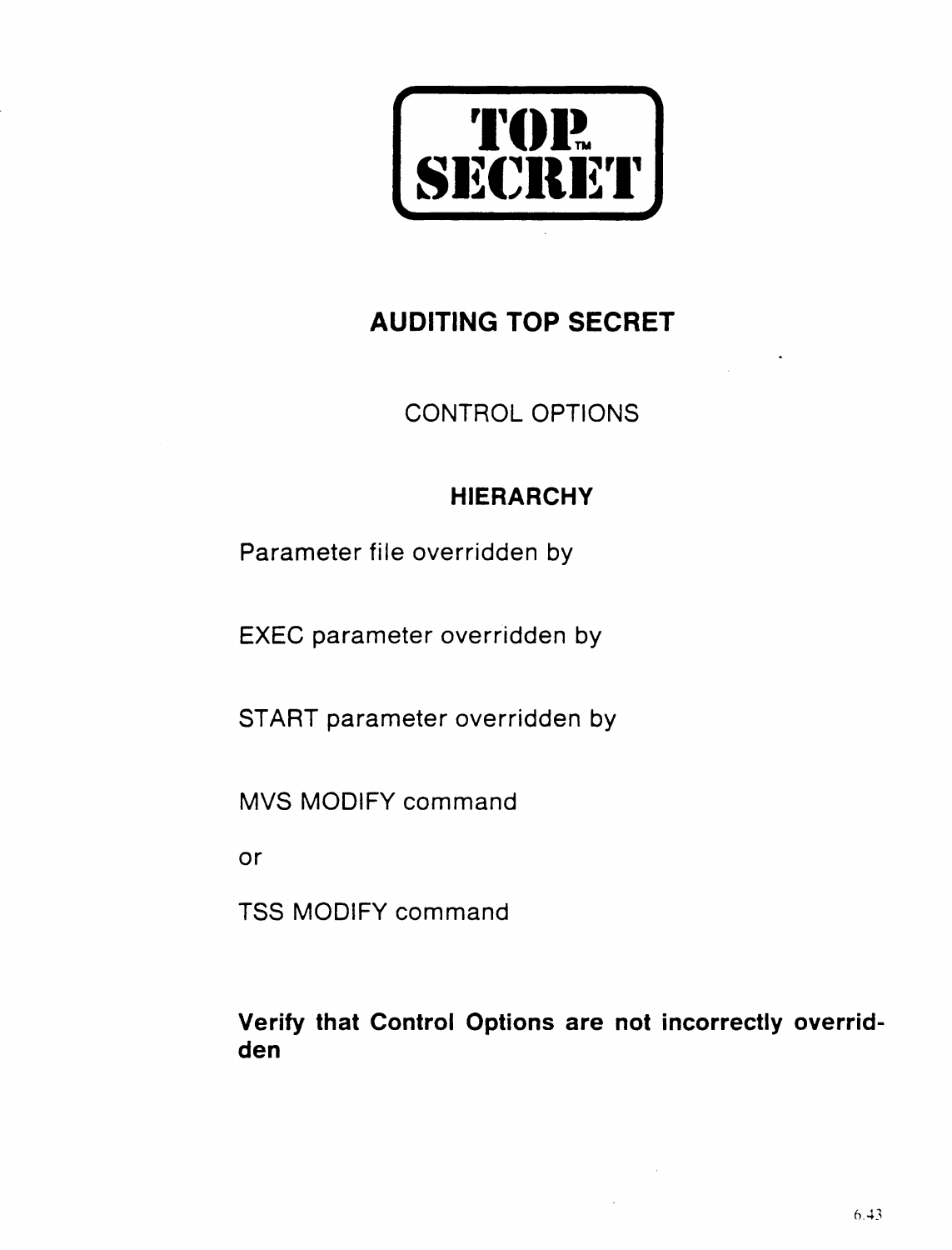

AUDITING TOOLS

### LIST Function

Displays information about ACIDs, the ALL, STC and AUDIT records

#### Examples

- TSS LIST(ACIDS) DEPT(APDEPT) OATA(ALL)
- TSS LIST(APPROF) DATA(ALL)
- TSS LIST(USER 13) DATA(ALL)
- TSS LIST(AUDIT)
- TSS LIST(ALL)

Will be displayed on-line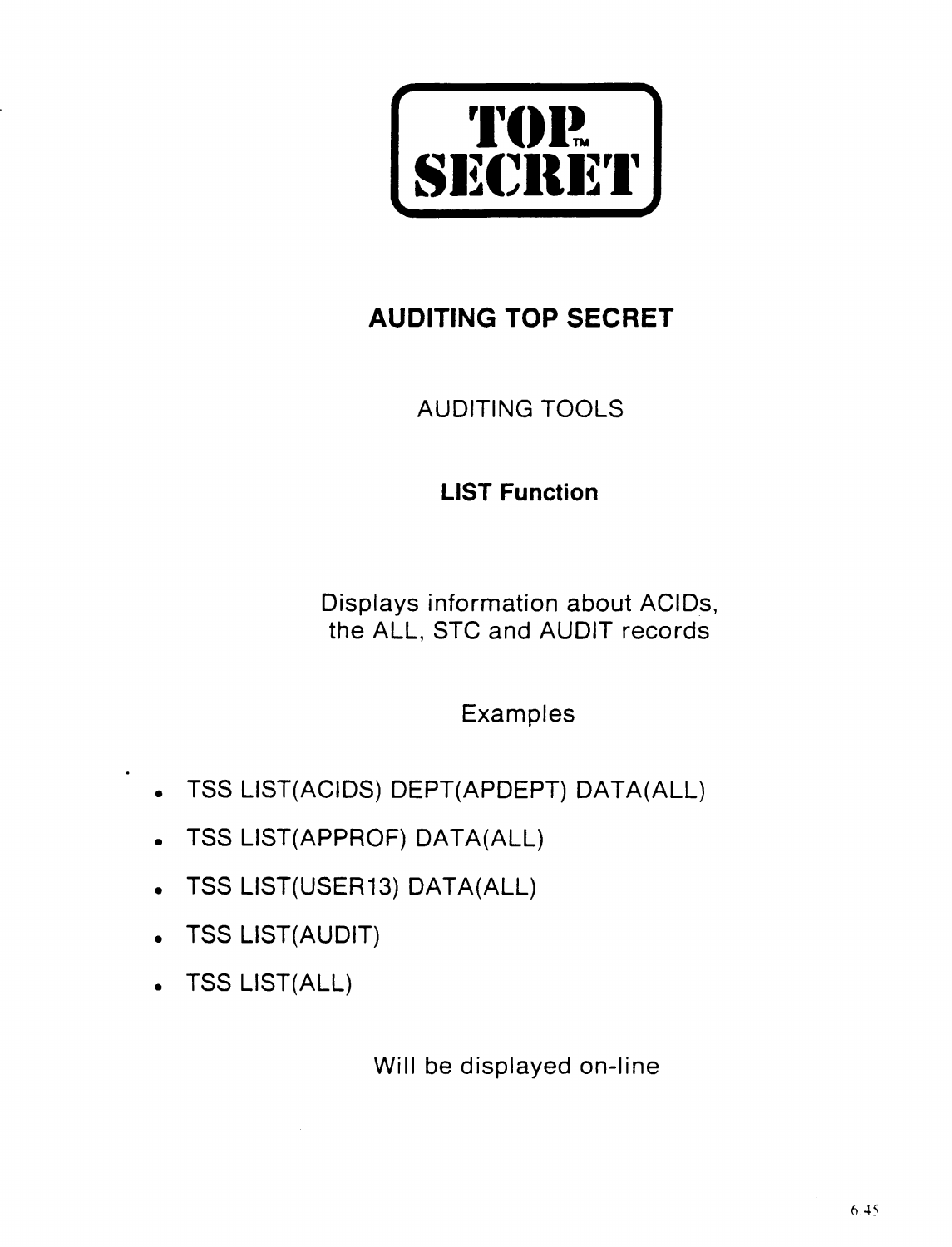

AUDITING TOOLS

### **WHOOWNS Function**

**Determines if a resource is defined to TOP SECRET**

**Identifies who the owner is**

**Example**

TSS WHOOWNS DSN(AP.)

TSS WHOO VOL(\*)

 $\bar{\nu}$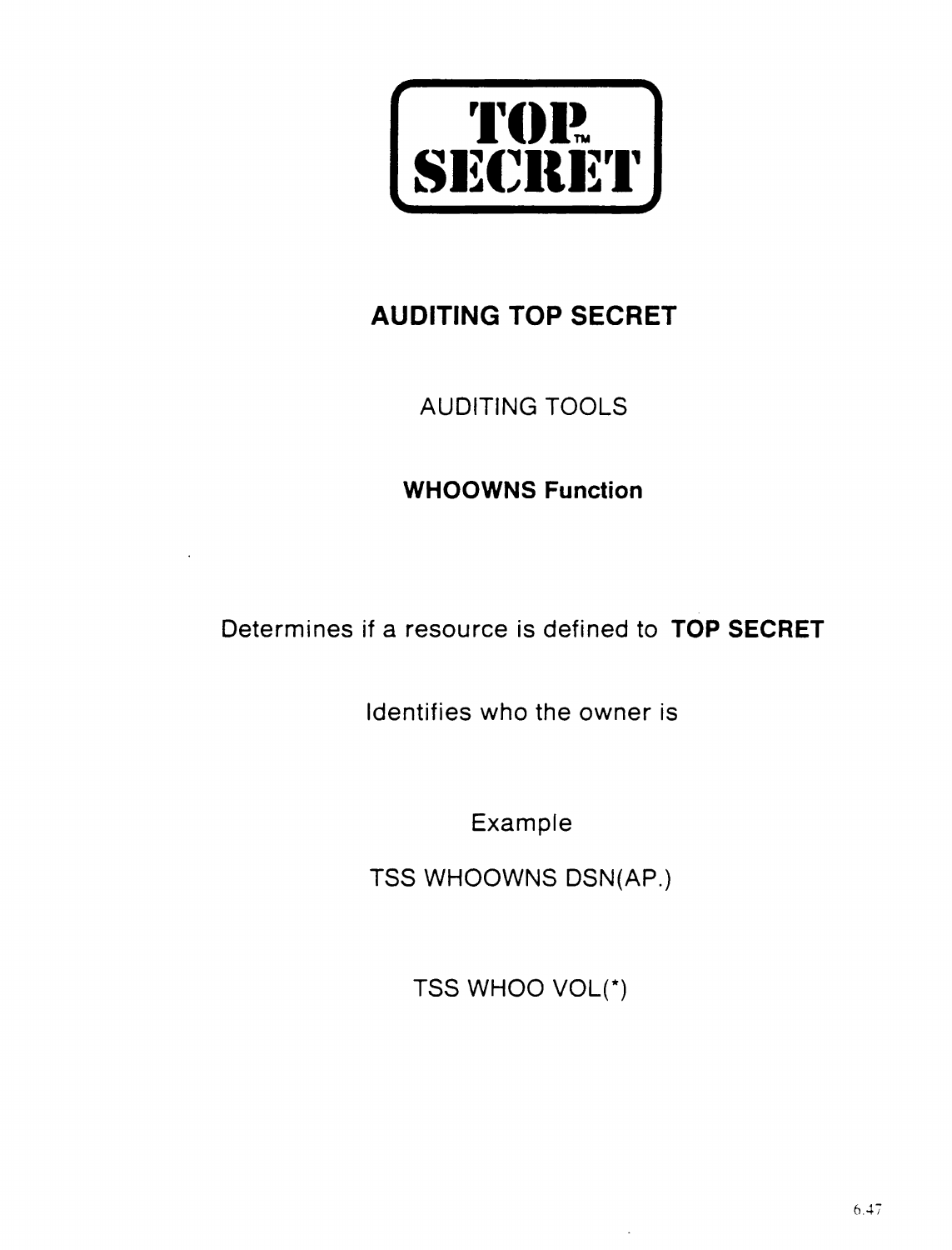

AUDITING TOOLS

#### SYSOUT Control Option

Causes the Activity Log (which records console activity and unexpected events) to be spun off and a new one dynamically allocated

No operands

Only valid from MODIFY command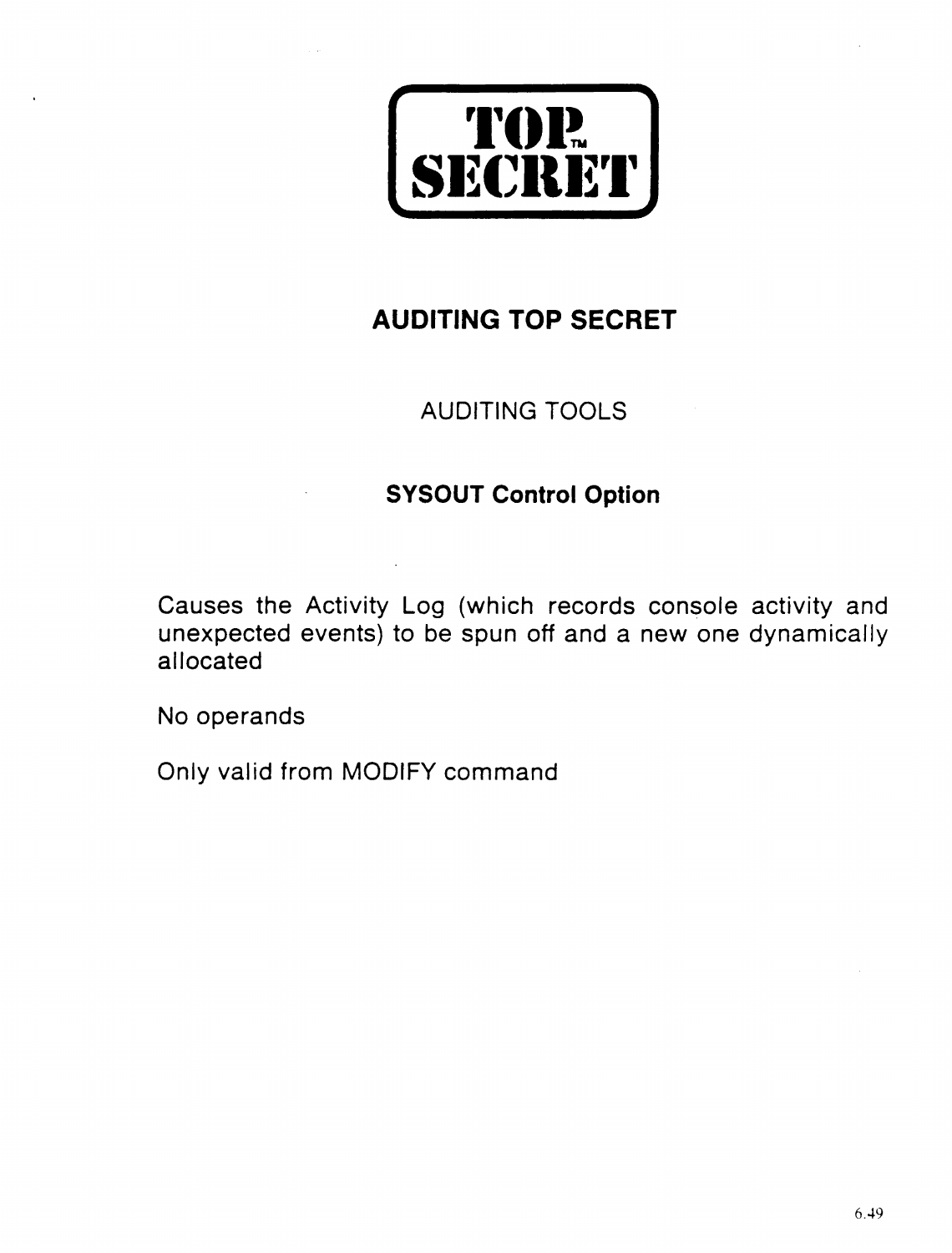

### AUDITING TOOLS

### Verifying DATASET Protection

- Security interface call dependent on security bit if you are not using DFP/370 1.1, DFP/XA 1.2, or VSAM in ICF catalog
- MVS sets bit for defined users

#### TSSPROT

Utility to set security bit by:

Volume Catalog Dataset or dataset prefix Dataset type ALL

SIM(ulate) option for auditing purposes

DEFDSNPROT(NO) in IMPL mode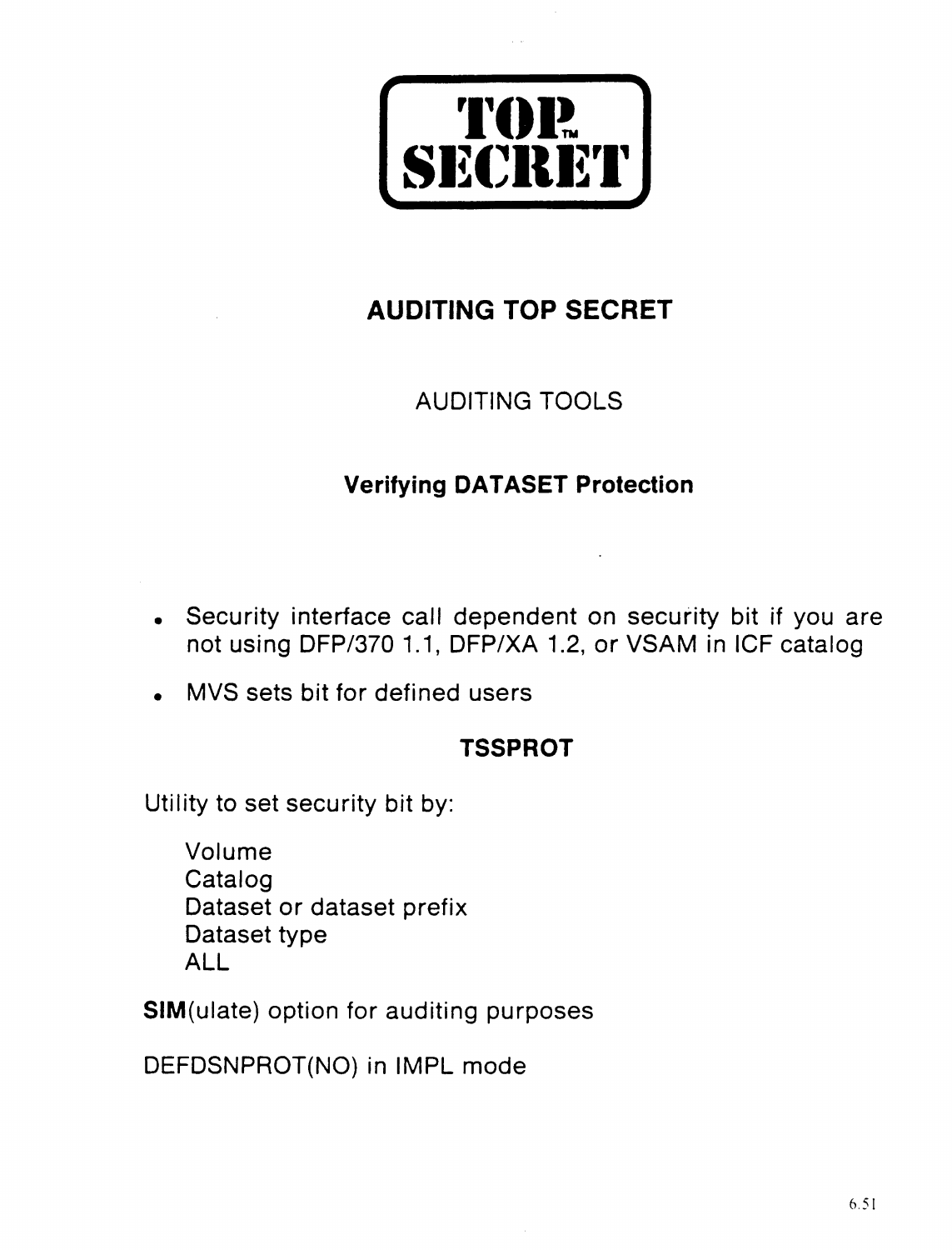

AUDITING TOOLS

## **TSSTRACK**

On-line Tracking

Audit/Tracking file

Wrap-around file

Real time

For auditors and administrators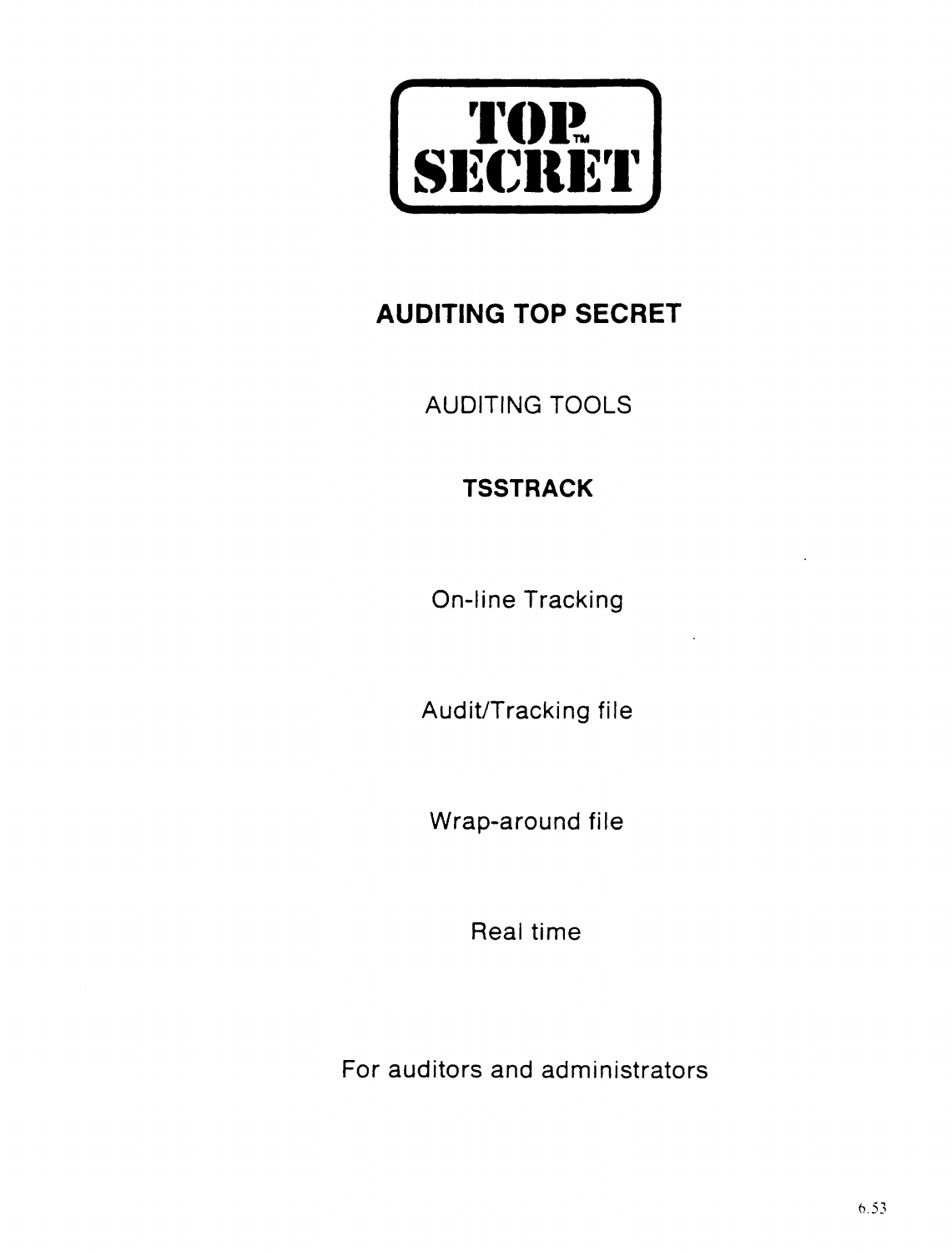

AUDITING TOOLS

### **TSSSIM**

**Ability to Test or Audit Access Definitions**

**Online through** TSO **or** ROSCOE

**Simulate User Signon and Resource Access**

**Controlled by Administrator's Scope and** MISC1 SIM **Authority**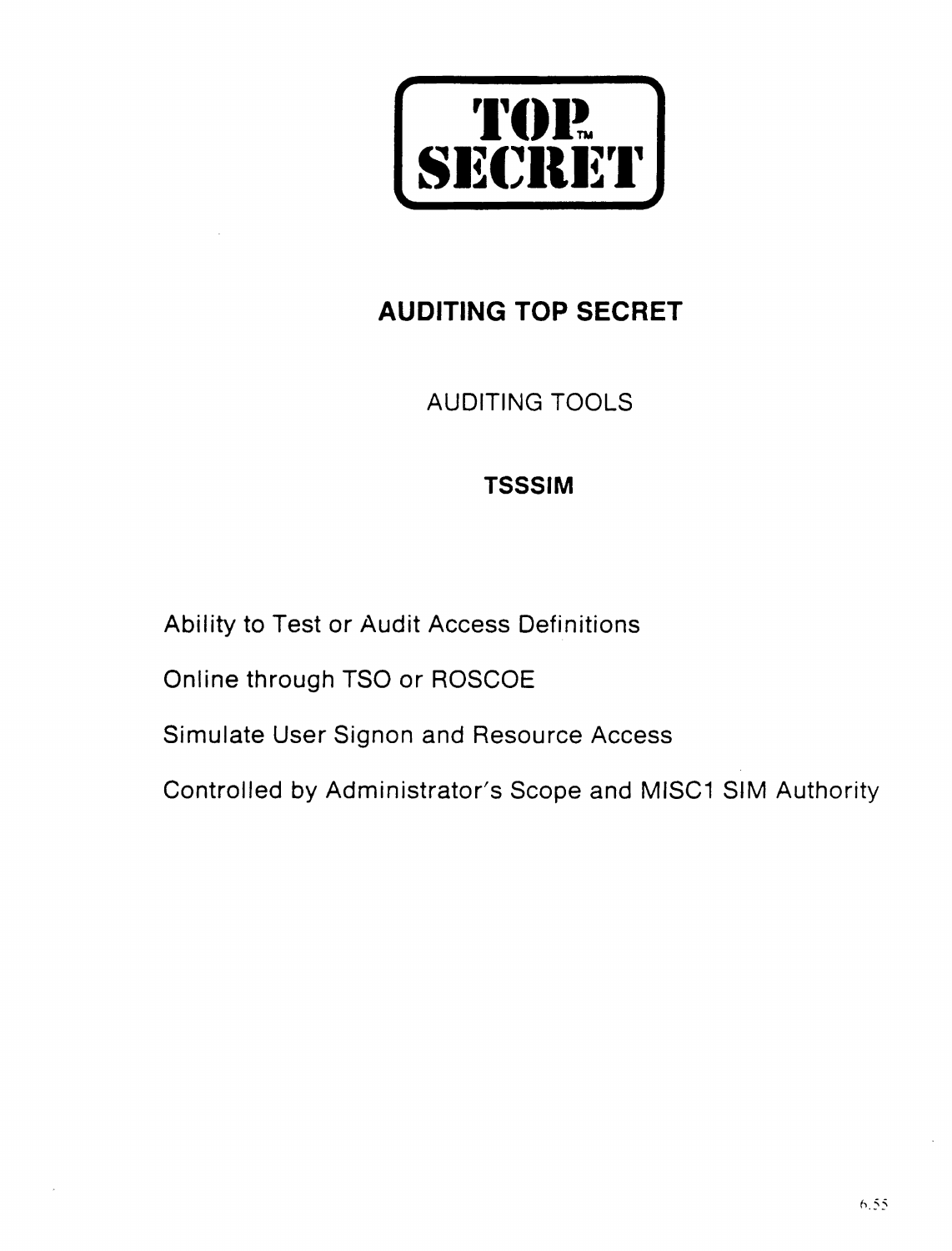

THE AUDIT PROGRAM

#### Pre-Audit

Using the TSS list function of TOP SECRET, determine that the auditor's security record is defined with sufficient authority to allow the audit to be carried out. This will include the proper administrator's level (SCA) as well as appropriate resource, ACID and data authority and CONSOLE attribute.

Review the corporate security policy.

Obtain a list of all security administrators and a detail list of the scope of their authority.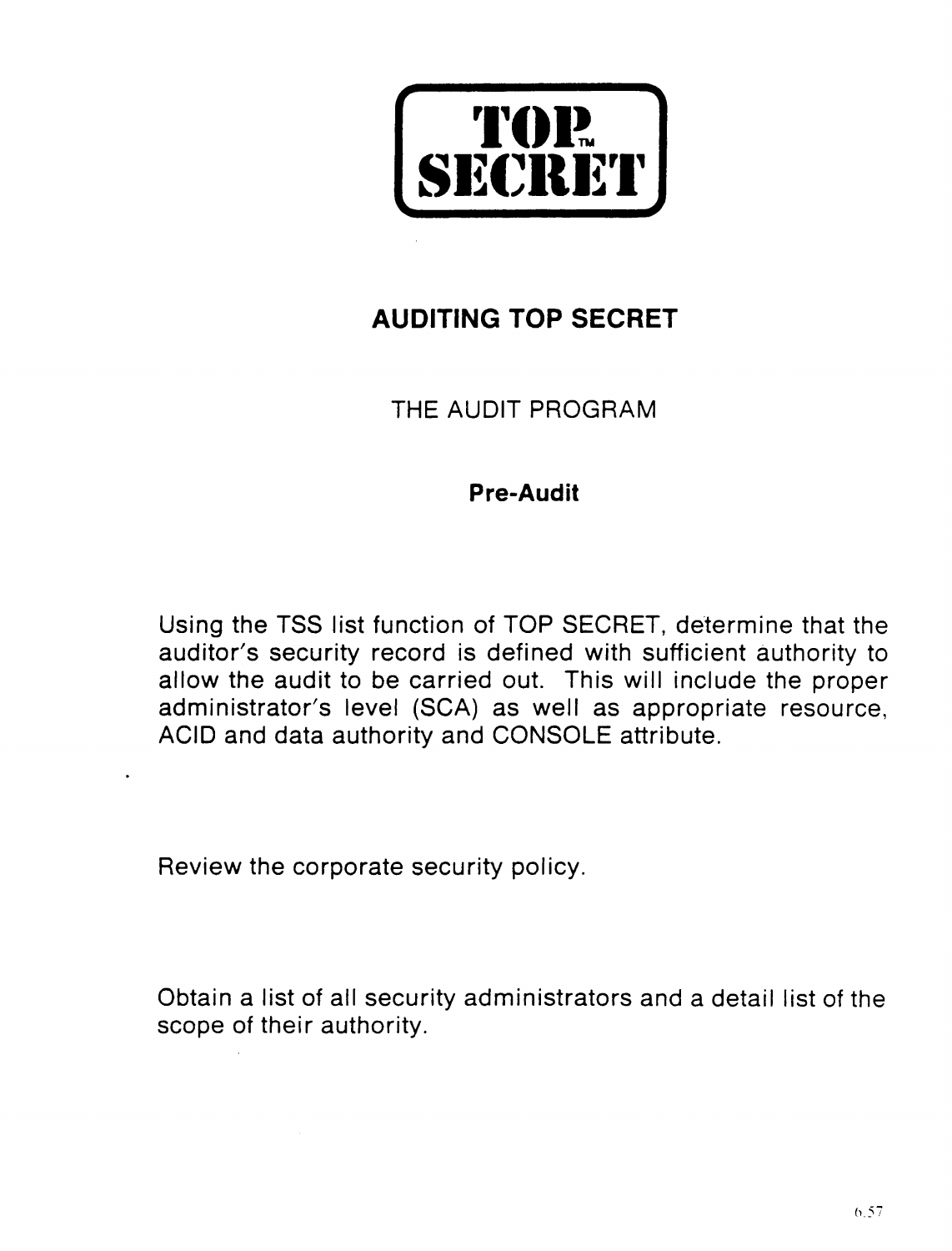

THE AUDIT PROGRAM

• Obtain a list of all users and profiles

TSS LIST(ACIDS) DATA(ALL)

• Obtain a list of ACIDs not in FAIL mode

TSS WHOHAS MODE(D) TSS WHOHAS MODE(W) TSS WHOHAS MODE(I)

• Determine if all sensitive programs and libraries are protected

> TSS WHOHAS PGM(IE) TSS WHOHAS PGM(\*) TSS WHOHAS PGM(TSS) TSS WHOHAS DSN(TOP SECRET DATA SETS) TSS WHOHAS DSN(SYS) TSS WHOHAS VOL(\*ALL\*) TSS WHOHAS RES(\*ALL\*)